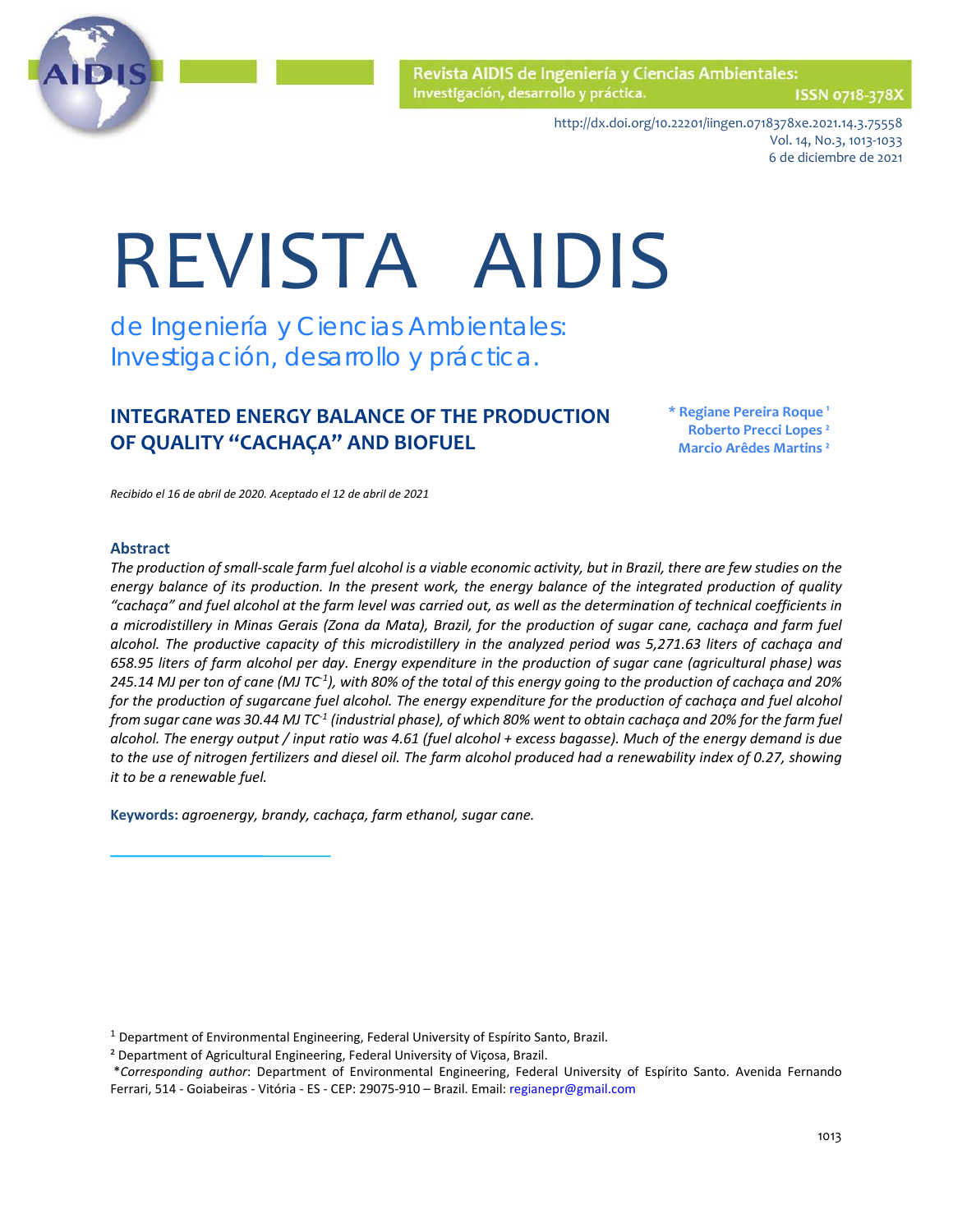

> http://dx.doi.org/10.22201/iingen.0718378xe.2021.14.3.75558 Vol. 14, No.3, 1013-1033 6 de diciembre de 2021

# **Introduction**

"Cachaça", also known as pinga, aguardente, is a beverage obtained by simple distillation of fermented sugarcane, with an alcohol content of 38 to 54% (Bortoletto et al, 2015). Cachaça ranks fourth among the most consumed distilled spirits in the world, and first in Brazil (Bortoletto; Alcarde, 2015); its production is expanding in all Brazilian states. São Paulo is the largest producer on an industrial scale, while Minas Gerais is the largest producer of farm-made cachaça. A total of 9.8 million litres were exported to Europe and America, which is a market in expansion (Riachi et al, 2014).

The "cachaça" called of quality is produced only from the heart fraction of the distillation of fermented sugarcane broth, a fraction equal to 75% of the total distillate. Some producers take advantage of the other distillation fractions, head and tail, respectively 15% and 10% from the beginning and the end of the distillate volume, and turn them into farm fuel ethanol (Silva, 2007).

The production of sugarcane, cachaça and farm ethanol requires the use of energy in the forms (i) direct, which is the one spent in the agricultural operations of tillage, in cultivation tracts, irrigation, harvesting and internal transportation of the production, which is obtained mainly from fossil fuels and electricity, and (ii) indirect, which is involved in the manufacture of agricultural inputs used, as fertilizers and pesticides, and durable goods such as agricultural machinery, equipment and buildings (Kallivroussis et al, 2002).

The balance of the direct and indirect energies in the agricultural and industrial stages of the production, processing and industrialization of the sugarcane is of great importance; it permits to know which link in the production chain is the most energy expensive, thus allowing decisionmaking concerning the rational use of inputs.

As with any bio-energetic product, the farm production of fuel ethanol requires the use of inputs of fossil origin, thus requiring an analysis to determine the yield with respect to the energy input (Triana, 2011).

The fuel ethanol production on a small scale is presented by Nogueira (2008), Santos (2011), Silva (2012), Maroun (2013) and Bonato Filho (2013). So, Santos (2011) studied the energy and economic viability of the fuel ethanol production in a micro-distillery, concluding that the energy balance of its production obtained from sugarcane broth is favorable with an output / input ratio of 5.01, that is, an energy gain of 4.01.

Silva (2012), studying the production of farm fuel ethanol in the context of family farming from the experience of the Cooperbio cooperative, Caiçara-RS, found an unfavorable balance because the power input was obtained from wood instead of sugarcane bagasse, which was returned to the producer.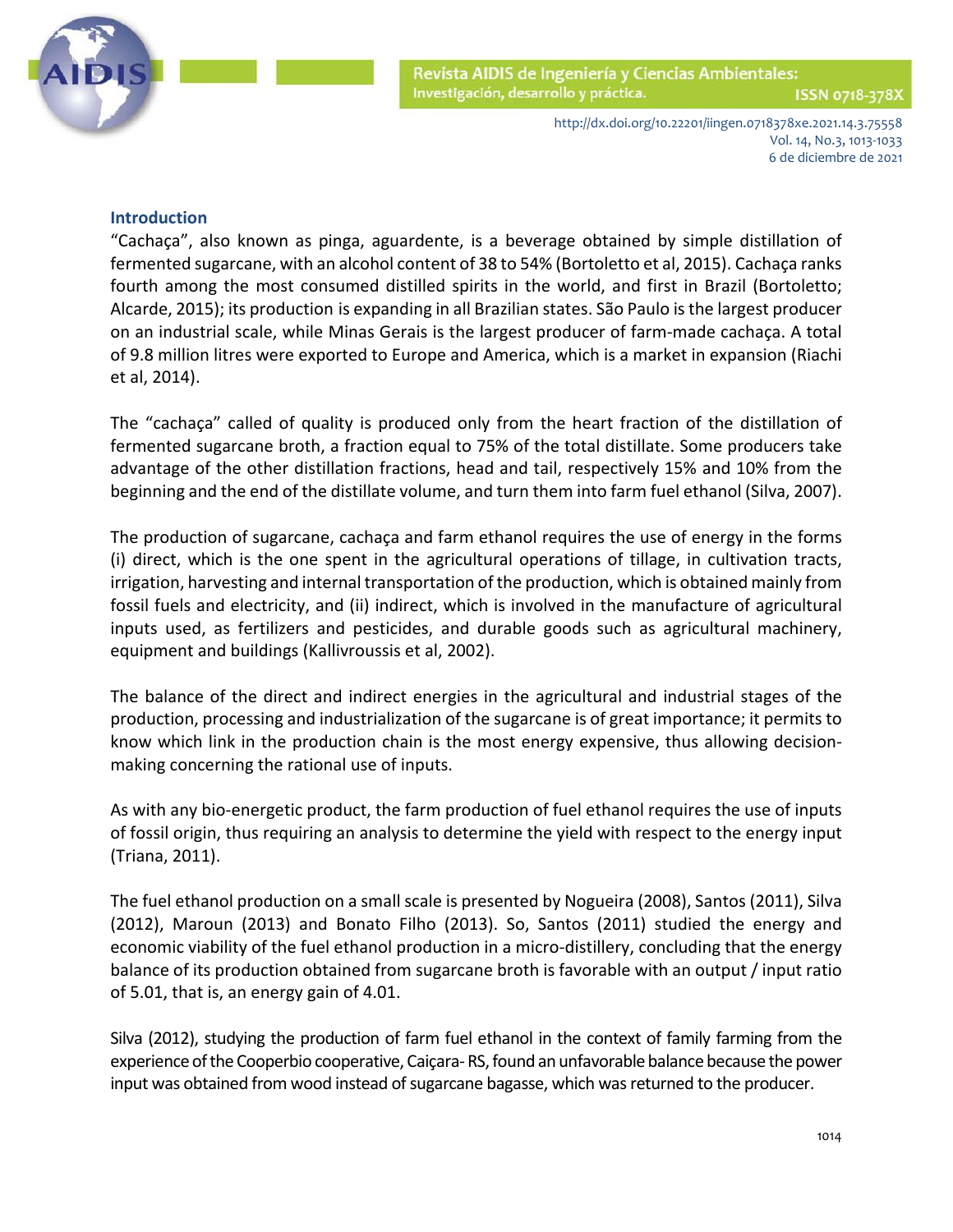

 The present study was motivated by the few studies concerning the energy balance of the integrated production of quality cachaça and farm fuel ethanol on a small scale, combined with their importance for the domestic (farm fuel ethanol) and external (quality cachaça) markets.

Thus, this research proposes to determine the energy costs of the integrated production of quality cachaça and fuel ethanol, by using data collected in a microdistillery located in the Zona da Mata of Minas Gerais, Brazil, as well as from bibliographic references.

# **Methodology**

An inventory of the supplies and equipment used in the agricultural and the industrial phases of the integrated production of quality cachaça" and farm fuel ethanol of a farm producer that uses the head and tail wastes from the production of the cachaça to obtain fuel ethanol for selfutilization is made as shown by Roque (2015). The farm is located in the Zona da Mata of the state of Minas Gerais, Brazil.

Due to the need for detailed data necessary for this study, parts of them were obtained both from the published literature and catalogs of the equipment manufacturers, and through consultations with sugarcane producers. However, most of the information was obtained at the microdistillery under study, using data from its operations control and accounting, as well as interviews with the owner and the manager of the production unit.

The borders to determine the energy balance included the agricultural and industrial phases of the processing of the sugarcane, thus comprising the steps ranging from the planting to the production of the quality cachaça and the fuel ethanol (Figure 1).

The quality cachaça" and farm fuel ethanol production data obtained from the owner of the micro-distillery are presented in Table 1, where and thereafter TC means tons of sugarcane.

The productivity achieved in the 2013/2014 harvest was 73.6 ton ha-1 of sugarcane, which is close to the national average of 75 ton ha-1 for the 2013/2014 season according to Conab (2014).

The sugar cane used in the micro-distillery was produced in the farm, which also owned all equipment utilized. The equipment, tools and vehicles used in the field operations were inventoried for each agricultural operation shown in Table 2. Due to the small-scale production the same equipment is used in different operations. Some field operations do not use specific machinery such as, e. g., for the application of fertilizer. For the field operations and for the agribusiness an eight-hour working day was considered.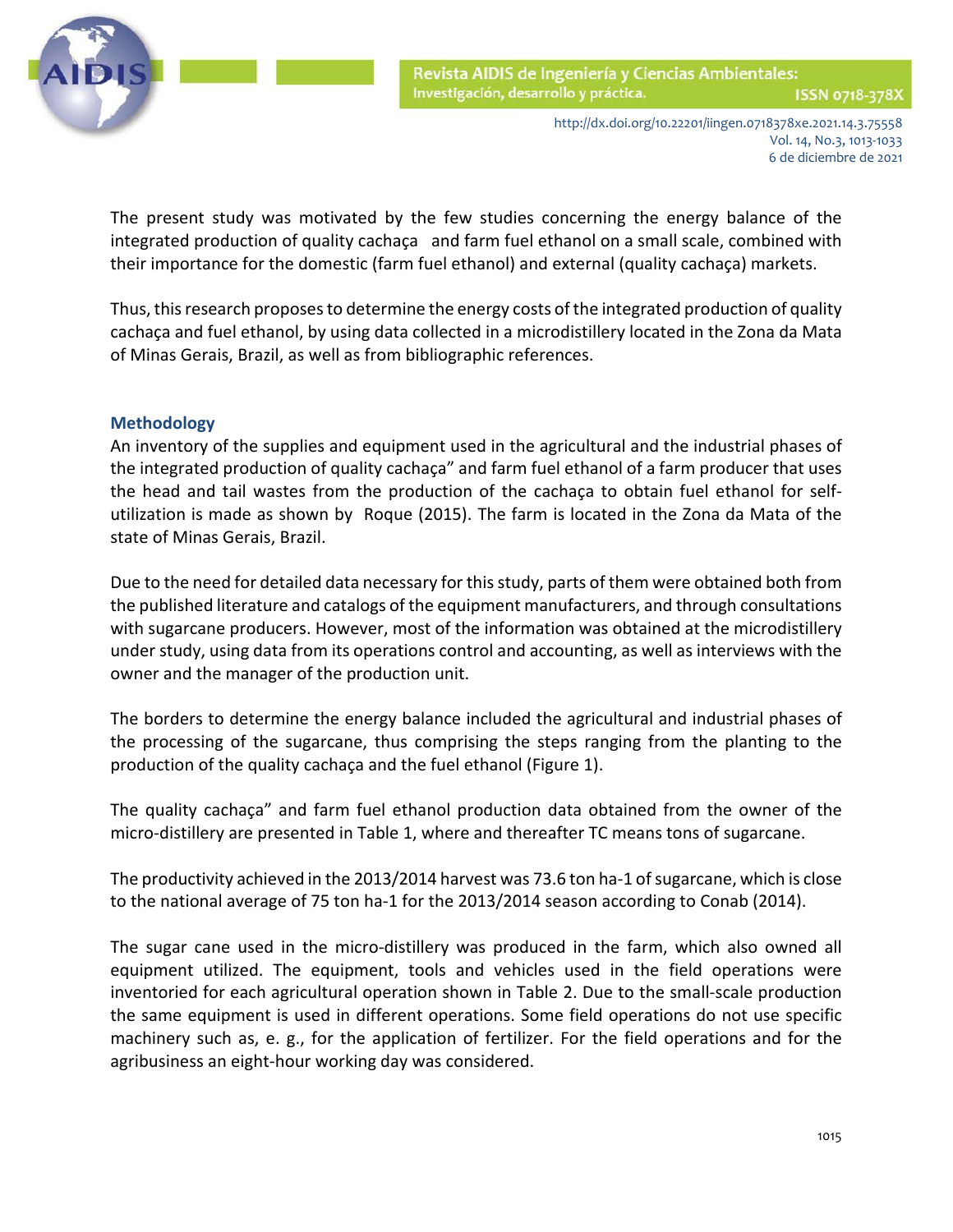

ISSN 0718-378X

http://dx.doi.org/10.22201/iingen.0718378xe.2021.14.3.75558 Vol. 14, No.3, 1013-1033 6 de diciembre de 2021



**Figure 1.** Agricultural and industrial steps considered in the energy balance. *Source: Adapted from Souza (2010).*

**Table 1**. "Cachaça" and farm fuel ethanol production data of the micro-distillery in the 2013/2014 season.

| Parameters                                  | Unit              | Quantity |
|---------------------------------------------|-------------------|----------|
| Production of cachaça                       | L day $^{-1}$     | 5,271.63 |
| Production of fuel ethanol                  | L day $-1$        | 658.95   |
| Average productivity of the cane production | t ha $^{-1}$      | 73.60    |
| Production area (non-contiguous)            | ha year $1$       | 50       |
| Yield of "cachaça"                          | $LTC-1$           | 123.19   |
| Yield of head and tail fuel ethanol         | $1 T C-1$         | 15.39    |
| Industrial processing period                | Days              | 86       |
| Average time of distillation                | hours day $^{-1}$ | 8        |
| Annual production of "cachaça"              | L year $^{-1}$    | 453.360  |
| Annual production of fuel ethanol           | L year $^{-1}$    | 56.670   |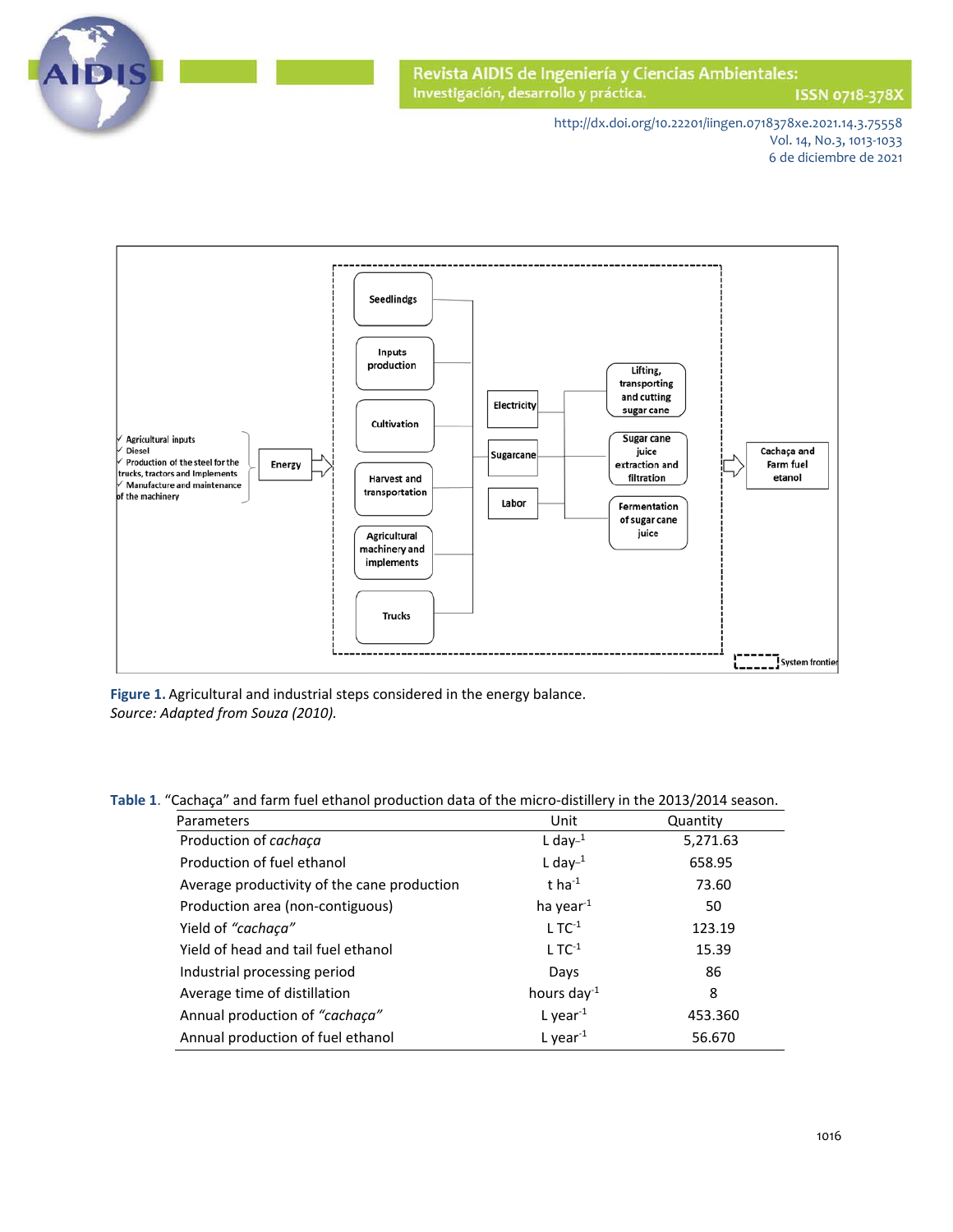

ISSN 0718-378)

http://dx.doi.org/10.22201/iingen.0718378xe.2021.14.3.75558 Vol. 14, No.3, 1013-1033 6 de diciembre de 2021

 **Table 2.** Agricultural operations and machinery used in the production of sugarcane. Agricultural operation **Implement type**, tractor and truck Sugar cane plant Mechanical eradication of soqueira (plowing) Tractor 105 CV, Plow 3 discs Harrowing (2x) Tractor 105 CV, Harrow 18 discs Internal transportation of inputs Truck with 12 tons capacity Soil corrective application Tractor 105 CV, Spreader with capacity of 500 kg Grooving Grooving Communication of the Tractor 105 CV, 2 lines groover Fertilizer application \* Seedling cut\* Seedling transportation Truck with 12 tons capacity Unloading, distribution and rive \* Covering\* Crop without burning \* Cane charging with loader Tractor 88 CV, loader Sugar cane soca Chemical Weeding \* Fertilizer transportation Truck with 10 tons capacity Fertilizer application \* *Note: \* Manual operation.*

Recently the owner changed the type of soil corrective for the sugarcane plant from limestone in the dosage of 2000 kg ha<sup>-1</sup> to agrisilicon with 1,500 kg ha<sup>-1</sup>. Due to lack of information about the energy consumption in the production of agrisilicon, in this study the available values for limestone were used.

The data provided by the manufacturer regarding the time spent in the field operations and the fuel consumption are presented in Table 3. The fuel consumption of 10 L hour<sup>-1</sup> by the Santal loader was obtained by Souza (2010), and the average time of 20 minutes for loading a truck with an average capacity of 10 tons was supplied by the the farmer.

In the manual harvesting a man was considered to reap 3 tons (ha day) $^{-1}$ . In the 2014 crop 3,680 tons of sugar cane were harvested, which were grown in plots with an average area of 5 hectares and at an average distance of 13 kilometers from the micro-distillery. The transportation of the sugarcane crop to the distillery was performed by three trucks with an average capacity of 10 tons each. The total distance traveled by the trucks was obtained by adding the number of trips from the plots to the plant, resulting 9970 km. The fuel consumption was computed using the average of 3.5 km  $L^1$  of Diesel oil for the empty truck, and 2.5 km  $L^1$  for the loaded one (Souza, 2010).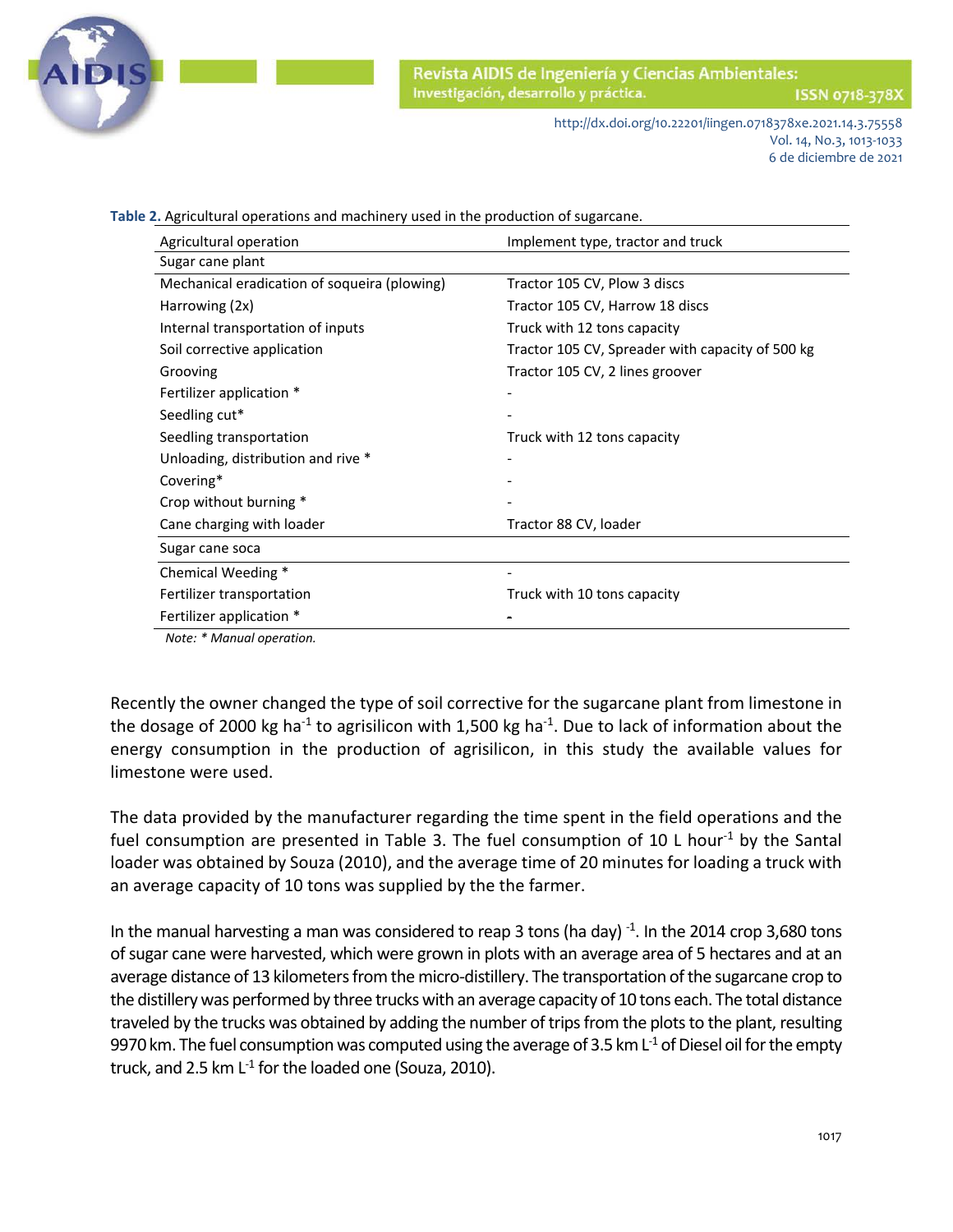

ISSN 0718-378X

http://dx.doi.org/10.22201/iingen.0718378xe.2021.14.3.75558 Vol. 14, No.3, 1013-1033 6 de diciembre de 2021

|                                                   | Table 3. Technical coefficients of sugarcane production to produce quality cachaça and farm fuel ethanol. |        |            |               |                      |  |
|---------------------------------------------------|-----------------------------------------------------------------------------------------------------------|--------|------------|---------------|----------------------|--|
|                                                   | Tractor                                                                                                   | Labor  |            |               | Diesel               |  |
|                                                   | Power                                                                                                     | Man    | Tractorist |               | (consumption)        |  |
| Farming operation                                 | <b>CV</b>                                                                                                 |        | Hours ha-1 | $L \, h^{-1}$ | $L$ ha <sup>-1</sup> |  |
|                                                   | Sugarcane plant                                                                                           |        |            |               |                      |  |
| Plowing <sup>[1]</sup>                            | 105                                                                                                       |        | 2.16       | 13.07         | 28.23                |  |
| Harrowing $(2x)^{[1]}$                            | 105                                                                                                       |        | 3.67       | 13.00         | 47.71                |  |
| Soil corrective application [1]                   | 105                                                                                                       | 0.50   | 0.50       | 13.32         | 6.66                 |  |
| Grooving <sup>[1]</sup>                           | 105                                                                                                       |        | 3.17       | 12.98         | 41.15                |  |
| Fertilizer application, cutting and loading       |                                                                                                           |        |            |               |                      |  |
| of seedlings; unloading, distribution, rive       |                                                                                                           | 320.00 |            |               |                      |  |
| and covering of sugarcane [1]                     |                                                                                                           |        |            |               |                      |  |
| Manual harvest [1]                                |                                                                                                           | 196.26 |            |               |                      |  |
| Subtotal                                          |                                                                                                           | 516.76 | 9.5        | 52.37         | 123.75               |  |
|                                                   | Sugarcane soca                                                                                            |        |            |               |                      |  |
| Chemical weeding [2]                              |                                                                                                           | 5.16   |            |               |                      |  |
| Fertilizer application [3]                        |                                                                                                           | 2.28   |            |               |                      |  |
| Subtotal                                          |                                                                                                           | 7.44   |            |               |                      |  |
| Truck loading of cut cane (loader) <sup>[1]</sup> | 88                                                                                                        |        | 2.45       | 10.0          | 24.53                |  |
| Total                                             |                                                                                                           | 24.20  | 11.95      | 62.37         | 148.24               |  |

*Note: [1] Data obtained from the micro-distillery. [2] Obtained from a sugarcane producer in the Zona da Mata of Minas Gerais, Brazil. [3] Neves (1973).*

The distances from the micro-distillery to the crop were used to determine the fuel consumption for the transportation of the raw materials used by the producer, that is, of the soil corrective soil, the fertilizer for soca and the sugarcane plants, as well as for the seedlings.

The fuel consumption for the transportation of the sugarcane and inputs was obtained through Equation 1.

C. C. 
$$
\left(\frac{L}{ha}\right) = \frac{Q.t.(kg ha^{-1})}{Cap.c.(kg)} \times Dis. perc. (km) \times C.m. comb. (L km-1)
$$
 Equation (1)

Where:

C.C.: consumption of diesel oil;

Q.t.: amount of input transported;

Cap.c.: average capacity of the truck that transports the input;

Dis.perc..: round trip distance traveled between the micro-distillery and the crop; and

C.m.comb. average consumption of diesel oil per kilometer.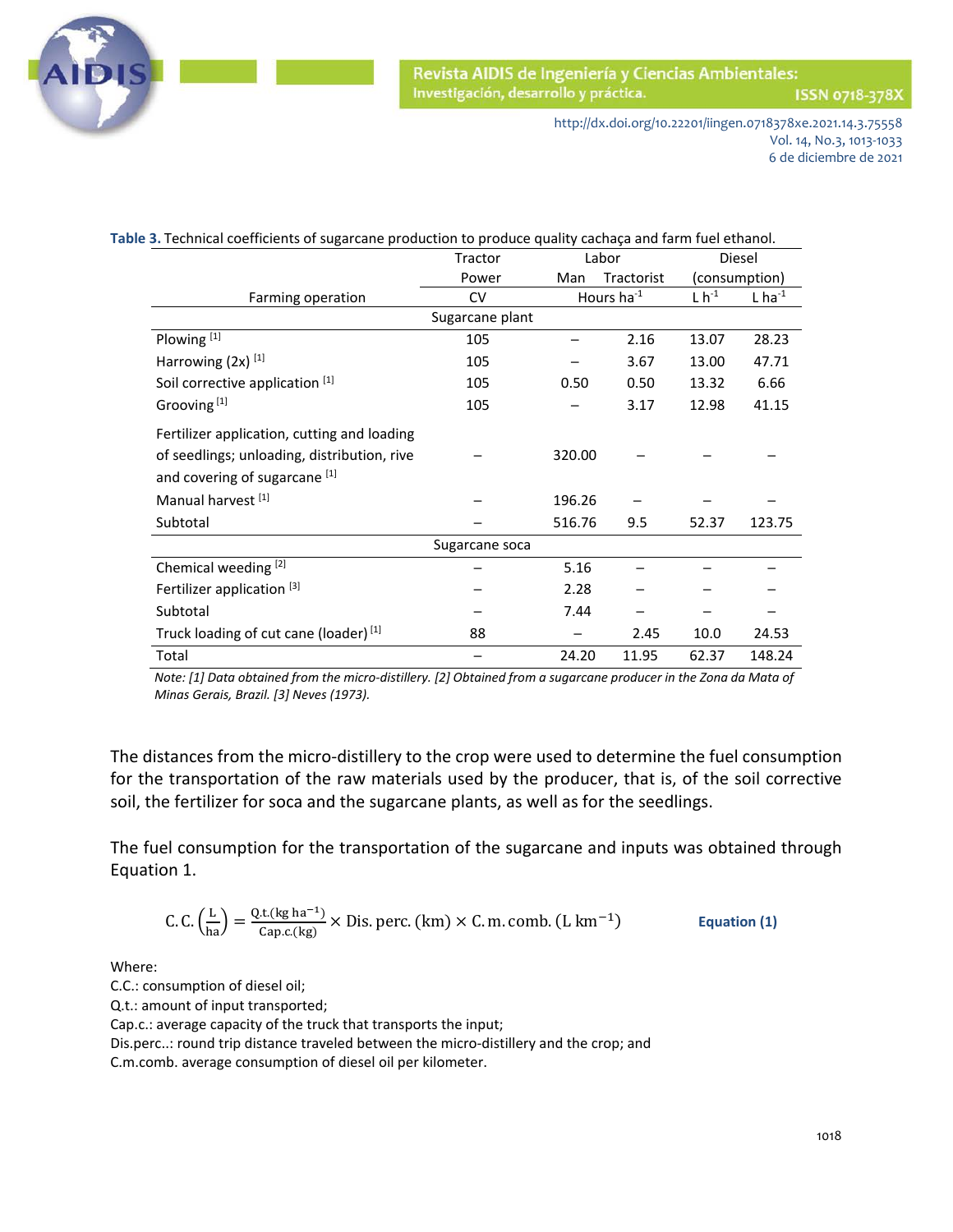

 After the cutting of the sugarcane cultivation treatments of the soca cane such as chemical weeding and applying fertilizer application are effected. The weeding is done by using back carried sprayers with herbicides such as the Velpar K.

Table 4 shows the amounts of fertilizers, limestone, herbicide and diesel oil used in the sugarcane culture.

| Table 4. Amount of inputs applied to the sugarcane culture. |                |                                       |                         |                                         |
|-------------------------------------------------------------|----------------|---------------------------------------|-------------------------|-----------------------------------------|
|                                                             |                | Fertilizer consumption, kg ha $^{-1}$ | Total                   |                                         |
|                                                             | Cane plant     | Cane soca                             | comsumption             | Average                                 |
| Input                                                       | 600 kg         | 500 kg                                | kg ha <sup>-1 [1]</sup> | consumption [2]<br>kg (ha year) $^{-1}$ |
|                                                             | $00 - 25 - 15$ | $20 - 00 - 20$                        |                         |                                         |
| Nitrogen N                                                  |                | 100                                   | 500                     | 83.33                                   |
| Phosphate $P_2O_5$                                          | 150            | $\qquad \qquad \blacksquare$          | 150                     | 25.00                                   |
| Potassium K <sub>2</sub> O                                  | 90             | 100                                   | 590                     | 98.33                                   |
| Limestone                                                   | 2000           |                                       | 2000                    | 333.33                                  |
| Herbicide                                                   |                | 1.17                                  | 5.85                    | 0.98                                    |
| Diesel oil <sup>[3]</sup>                                   | 104.00         | $\qquad \qquad \blacksquare$          | 104.00                  | 17.33                                   |

*Note:[1] Refers to the sum of the amounts applied to the sugarcane plant plus five times the amount applied to the soca cane (500 = 0 + 5 x 100). [2] Annual average over the six-year cycle. [3] Taken from Table 3 here in kg (ha year) -1, it does not include the transportation of sugarcane. The conversion of liter ha-1 to kg ha-1 uses 0.84 kg L-1 as the density of the diesel oil (National Energy Balance, 2014).*

# *Energy inventory of the agricultural and industrial phases*

For the calculation of the indirect energies involved in the production of the agricultural inputs used in the sugarcane culture, the energy intensity factors indicated in BIOGRACE (2008) were used and are presented in Table 5.

**Table 5.** Energy intensity factors of the agricultural inputs applied in the sugarcane cultivation (BIOGRACE, 2008).

| Parameter         | Energy intensity | Unit         |
|-------------------|------------------|--------------|
| Nitrogen          | 48.99            | MJ $kg^{-1}$ |
| Phosphate         | 15.23            | MJ $kg^{-1}$ |
| Potassium         | 9.68             | MJ $kg^{-1}$ |
| Limestone         | 1.97             | MJ $kg^{-1}$ |
| <b>Herbicides</b> | 268.40           | MJ $kg^{-1}$ |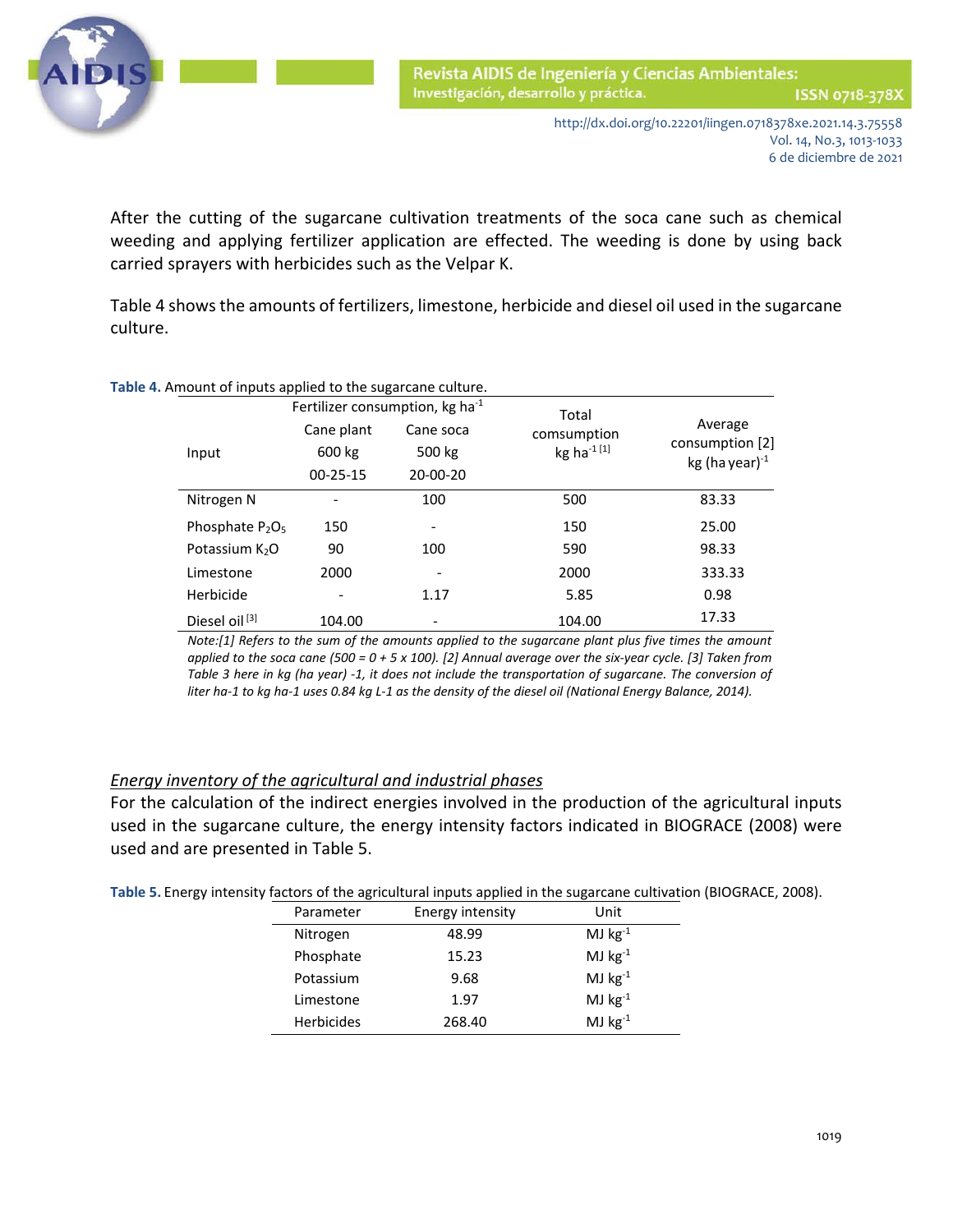

 The seedlings used in the sugarcane planting were produced at the farm, with an average of 12 tons per hectare; they were transported from their production site to the planting location by a 12 tons capacity truck.

The energy consumption in the production of the seedlings was computed as a fraction of the total energy used in the sugarcane production stages, which was proportional to the amount of seedlings used, as in Souza (2010) and the Equation 2.

$$
E1\left(\frac{MJ}{ha\,\text{year}}\right) = \frac{12\,\text{(tc ha}^{-1})}{6\,\text{years}} \times \frac{1}{\text{pc}}\left(\frac{ha\,\text{year}}{\text{tc}}\right) \times Ea1t1\left(\frac{MJ}{ha\,\text{year}}\right) \tag{2}
$$

Where:

E1 - energy used in the production of seedlings;

Pc - average sugarcane productivity; and

Ea1t1 -energy total used in the planting (agricultural inputs, cultivation, harvesting, and agricultural machinery and implements).

For the calculation of the indirect energy due to the production of the machinery and agricultural implements used in the field operations, the methodology described in Bowers (1992) was adopted. It considers 86.77 MJ kg $^{-1}$  as the energy used in production of the raw materials added to the one required by the manufacturing process, and 8.8 MJ kg $^{-1}$  for the transportation and the distribution. Regarding the energy required for maintenance and repairs, the values for the type of machinery and implements used were utilized.

The methodology used in Santos (2011) was adopted for the calculation of the energy embedded in the trucks used to transport the inputs. The mass of each empty truck used to transport the inputs, the sugarcane and the seedlings was obtained by weighing them at the micro-distillery, thus determining the following values: 5770 kg, 7760 kg and 9160 kg. According to Souza (2010), 18% of the total truck mass corresponds to the tires and the remainder is considered as steel. In the present case, 62.79 MJ kg<sup>-1</sup> was considered as the energy incorporated into the steel, while the energy for the truck manufacture was 14.62 MJ kg $^{-1}$ . With these values and the steel mass, the energy embodied in the steel and the truck manufacture was determined.

The energy spent with the maintenance and repair of the machinery was obtained by applying the repair and maintenance factor (R & M) of 60.7% on the total energy spent with the manufacturing and the materials used; also considered was a portion of energy related to the energetic costs of the labor and the maintenance by applying the 0.202 factor concerning these costs, as done by Santos (2011).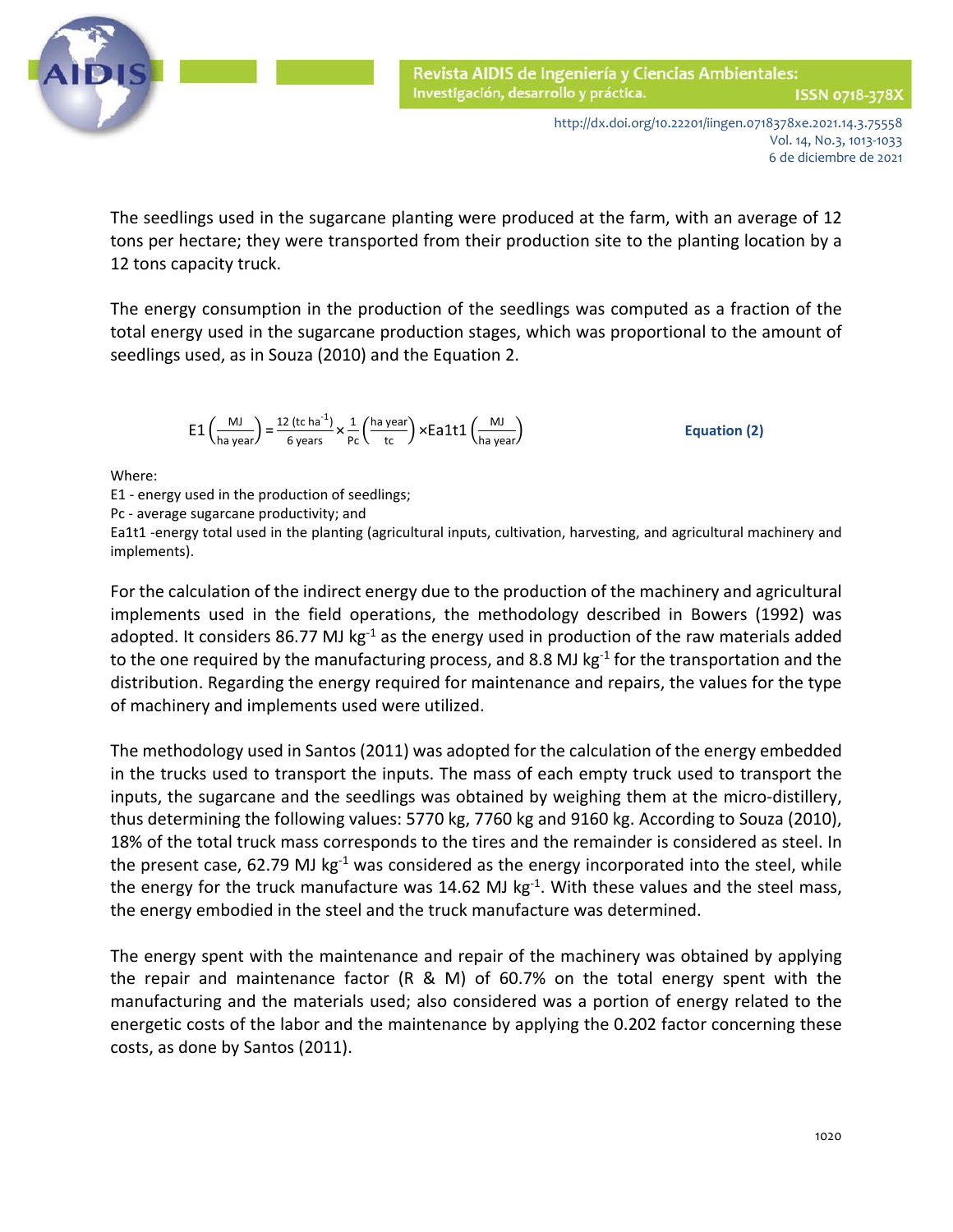

> http://dx.doi.org/10.22201/iingen.0718378xe.2021.14.3.75558 Vol. 14, No.3, 1013-1033

6 de diciembre de 2021

 The energy embodied to the material added to the manufacturing should be adjusted to the useful life of the equipment. As by Santos (2011) the useful life coefficient of 0.82 was adopted. The adjusted energy was added to the repair and maintenance ones which, when divided by the useful life and the sugarcane productivity per hectare, determines the energy cost due to the use of the trucks.

The energy costs of labor were estimated for both the agricultural and the industrial phases. For the first one the work of the tractor driver and of the laborers (man hours) was recorded, and for the industrial phase the number of employees involved in the production of quality cachaça and farm fuel ethanol was recorded. The workforce involved in the industrial phase was 8 workers working 8 hours per day for 86 days a year. The energy factor used for human activities involved in the whole process (both phases) was 2.28 MJ  $h^{-1}$  per worker (Fluck, 1992).

For the harvest and loading of sugarcane stages it was assumed that one man reaps an average of three tons of raw sugarcane per day in an 8-hour working day, as informed by the producer. Loading the sugarcane to the truck was effected by a loader with an average time of 20 minutes to load a truck with a capacity of 10 tons.

The consumption of electricity in the industrial phase was estimated by the product of the rated power of each equipment versus its time of use, and assuming the motors adequate to their charge. The energy incorporated in the capital goods, as in Silva (2012), was not considered due to the difficulty in quantifying the mass and the type of material of the equipments.

The sugar cane arriving for processing at the micro-distillery is hoisted from the truck by means of a claw attached to a bridge crane and guided to the set of knives where it is chopped. The chopped sugarcane is driven by a conveyor to the mill where its broth is extracted and passes through a first filter. The broth is directed through channels into a stainless steel tank to decant, followed by filtering, and then mixed with water to achieve Brix 14%. After this procedure the juice is pumped into the fermentation vats which already contain the yeast, and staying there for an average of 36 hours.

The bagasse leaving the mill is driven by belts to power two boilers; these boilers provide steam for driving the steam engine that drives the mill and the slicer, and also for the distillation of the broth and the sterilization of the bottles for bottling the cachaça. The surplus bagasse is then beltdriven to a covered area where it is deposited.

After the fermentation time the wine is conducted to a stainless steel deposit from which it is pumped to the stills. After the distillation the heart fraction is pumped to the storage and aging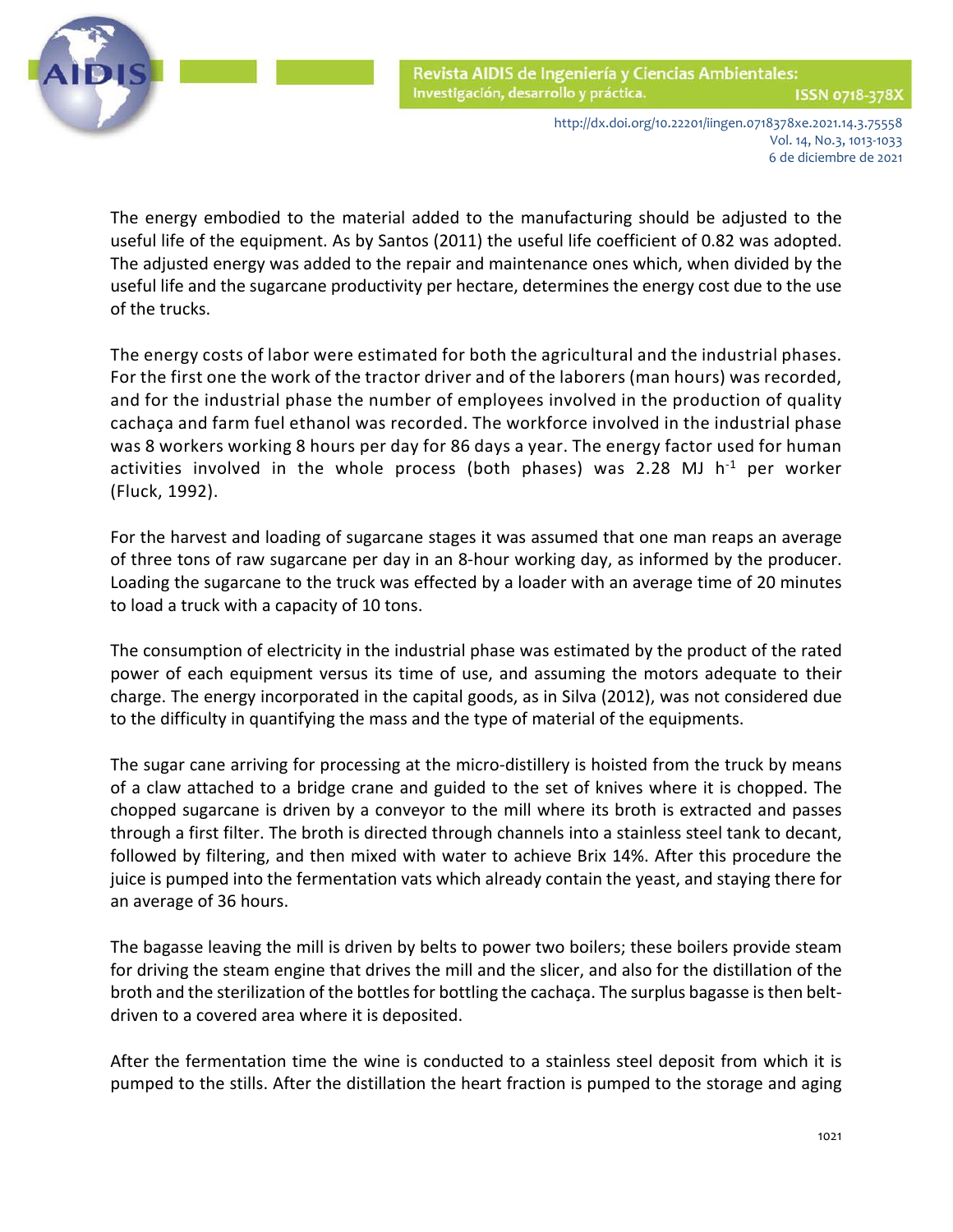

 sector. The vinasse, the restilo and the wash water are pumped into a tank and subsequently to a storage tank. Table 6 shows the rated power of the engines used in these operations and their time of use per day.

**Table 6.** Electricity consumed in the industrial phase

| Operation                                                                          |            | Time of     |
|------------------------------------------------------------------------------------|------------|-------------|
|                                                                                    | Power (Kw) | use (hours) |
| Hoisting of the sugarcane                                                          | 3.68       | 0.6         |
| Motion to centralize the lock                                                      | 0.736      | 0.36        |
| Motion of the lock by the bridge crane                                             | 1.472      | 0.6         |
| Mincing of the culms (set of knives)                                               | 36.8       | 8           |
| Transportation of the sugarcane to the mill                                        | 3.68       | 8           |
| Transportation of the bagasse to the belt                                          | 2.208      | 8           |
| Transportation of the bagasse to feed the first boiler                             | 2.208      | 8           |
| Transportation of the bagasse to feed the second boiler and the surplus to storage | 2.208      | 8           |
| First filtering                                                                    | 2.208      | 8           |
| Second filtering                                                                   | 0.736      | 8           |
| Pumping the broth to the fermentation trough                                       | 1.472      | 8           |
| Pumping between troughs                                                            | 1.472      | 8           |
| Pumping of the fermented wine to the destilation                                   | 2.208      | 8           |
| Pumping of the <i>cachaça</i> to the hogshead                                      | 0.368      | 8           |
| Pumping of the vinasse, restilo and washing water to storage                       | 2.208      | 8           |
| <b>Boiler ventilation</b>                                                          | 7.36       | 8           |
| Water pumping to the boilers                                                       | 4.42       | 3.49        |

The number of employees involved in the whole processing of the sugarcane was 8 workers, with 8 hours working hours per day for 86 days of production. The amount of bagasse and broth during the extraction was obtained by weighing a certain amount of sugarcane. This procedure was performed three times to obtain a mean value.

To calculate the amount of steam produced the value informed by the manufacturer of each boiler to be 2000 kg of steam per hour for each boiler was used, although it is known that the boiler did not operate at full throttle. The amount of bagasse necessary for the production of 4000 kg of steam per hour was determined according to equation 3:

$$
Qb = \frac{\dot{Q} \text{steam.(hv-ha)}}{\text{n} \text{bcoiler.PClbagasse}}
$$
 **Equation (3)**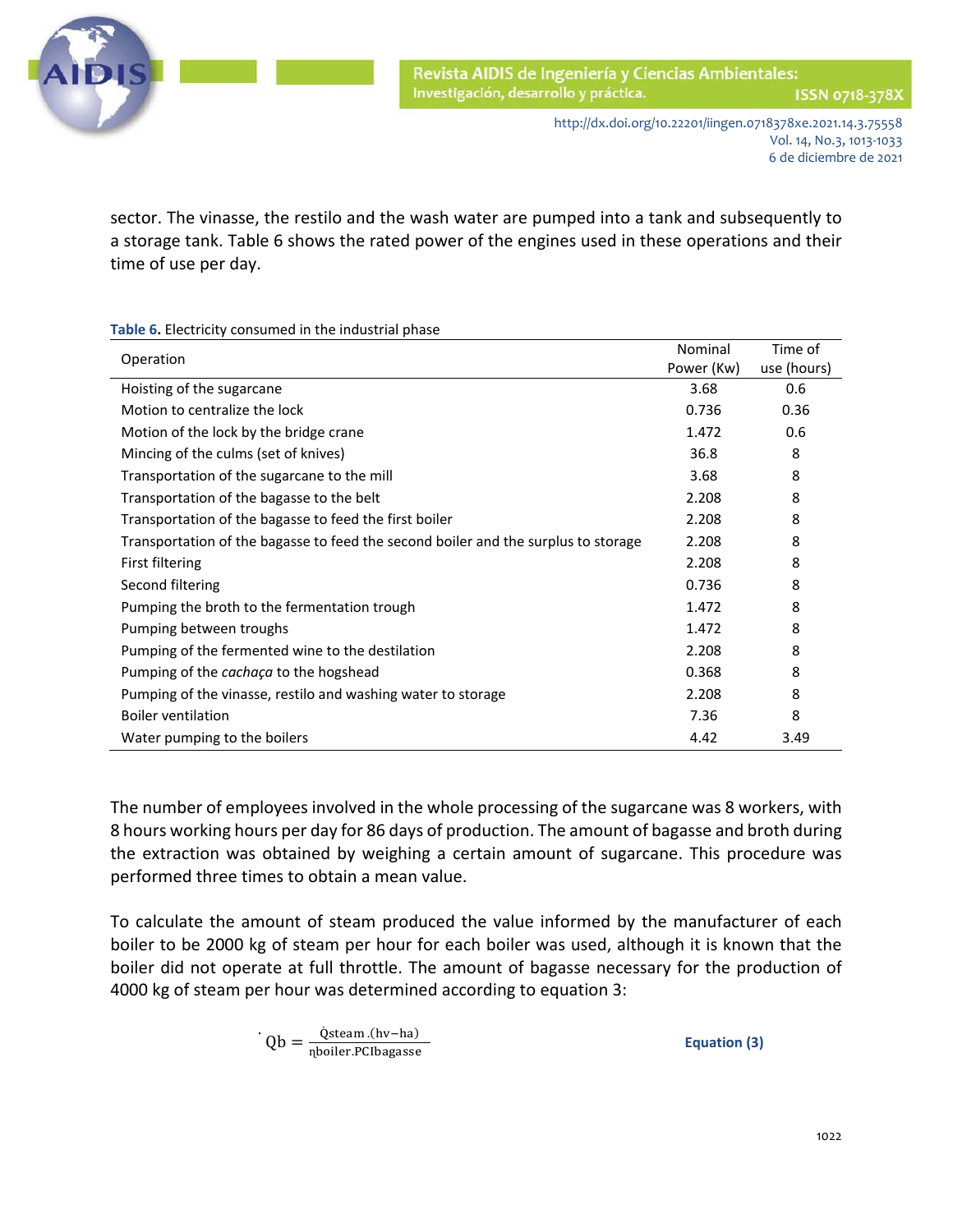

Where: where the contract of the contract of the contract of the contract of the contract of the contract of the contract of the contract of the contract of the contract of the contract of the contract of the contract of t Q ̇steam = mass flow of steam, kg h-1; hv = 2753 kJ kg-1, assuming saturated steam  $x = 1$  e P = 552585 kPa; ha = 188.9 kJ kg-1, assuming water temperature at the boiler inlet as 45°C; ɳboiler = boiler yield, 66% (based on the manufcturer's catalog); and PCI = inferior calorific power of bagasse with 50% b.u., 8916.18 kJ kg-1 (EPE, 2014).

To calculate the average power consumption in the cycle, the number of times that the input and/or the equipment was used in this cycle was utilized; some of them were applied once, while others were applied five times.

The output/input energetic ratio was obtained by taking the ratio between the energy contained in the biofuel plus the surplus bagasse (output), and the total energy expended for the integrated farm fuel ethanol production (input).

To determine the rate of renewability of the farm fuel ethanol the Energy Renewability Efficiency (ErenEf) indicator suggested by Malça and Freire (2006), Equation 4, was used. An ErenEf between 0 and 1 indicates that biofuel is renewable; values below 0 indicate that the biofuel is nonrenewable, and consequently it is not recommended to replace a fossil fuel.

 $ERenEf = \frac{(FEC - E_{in, fossil, prim})}{FEC}$  Equation (4)

Where:

FEC - energy content of the biofuel, MJ  $kg^{-1}$ ;

Ein, fossil, prim - total of accumulated fossil inputs in terms of primary energy, MJ kg $^{-1}$ .

# **Results and discussion**

The results presented in this article can be found in detail in Roque (2015).

# *Energy balance- Agricultural phase*

The average annual amount of fertilizer applications, limestone and herbicide with the fossil energy used in their production are shown in Table 7.

The nitrogen fertilization was responsible for over 64% of the total indirect energy due to the use of synthetic fertilizers. This fact shows the importance of the replacement of the synthetic nitrogen fertilizers by less energy-intensive ones, such as the organic fertilizers.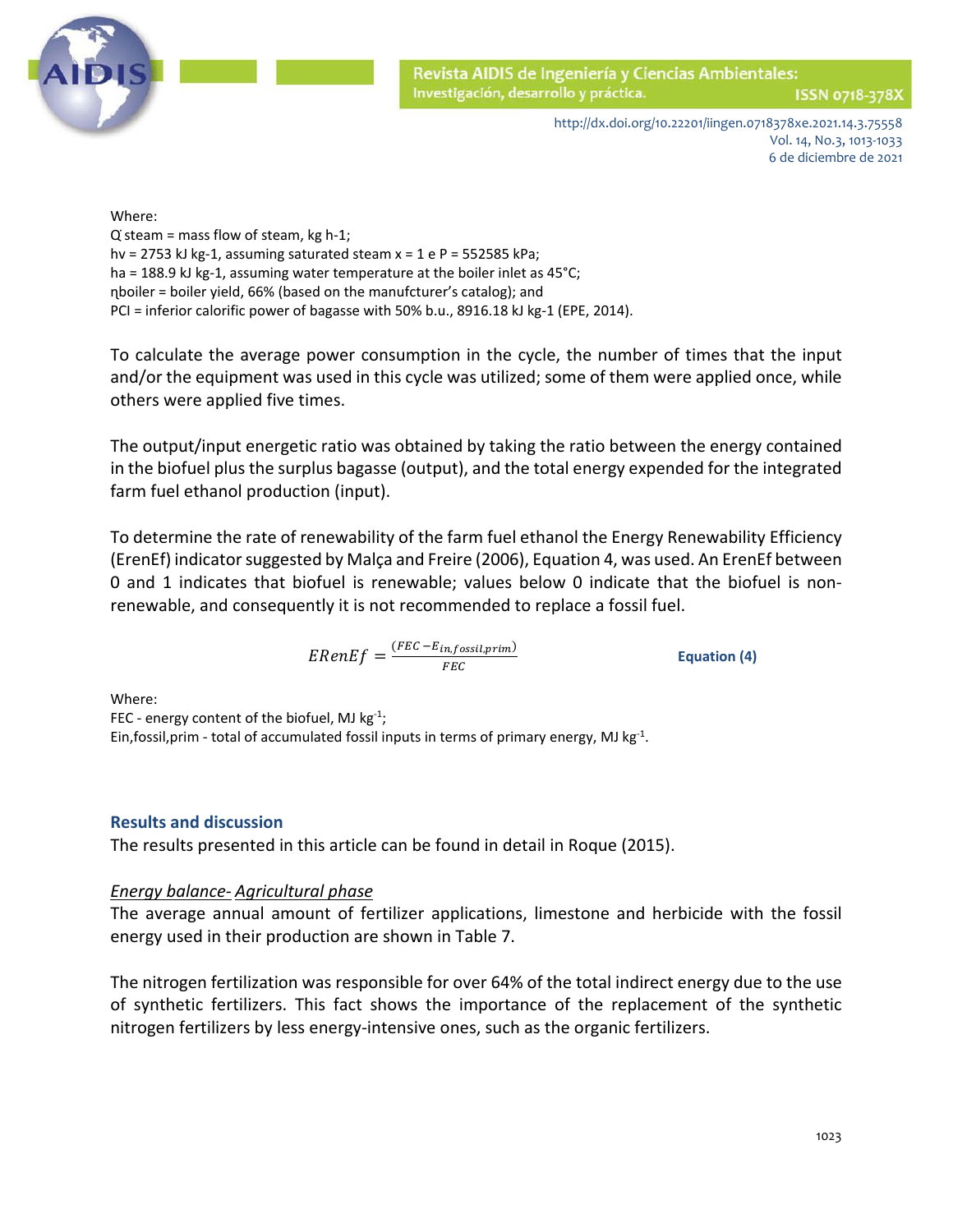

 Vinasse, waste generated in the production of cachaça and stored in tanks, can be used to fertilize sugar cane through fertigation, reducing the need for conventional ferilizers.

The amounts of energy embedded in the agricultural equipment used in the cultivation of sugar cane are shown in Table 8.

**Table 7.** Amount of the fossil energy consumption in the production of the fertilizers, limestone and herbicide used in the production of the sugarcane.

| Input     | Amount.                  | Energy factor <sup>[1]</sup> | Energy               | Energy          | %    |
|-----------|--------------------------|------------------------------|----------------------|-----------------|------|
|           | $kg (ha year)^{-1}$      | MJ $kg^{-1}$                 | MJ (ha year) $^{-1}$ | $MJ$ TC $^{-1}$ |      |
| Nitrogen  | 83.33                    | 48.99                        | 4082.34              | 55.47           | 64.4 |
| Phosphate | 25                       | 15.23                        | 380,75               | 5,17            | 6,0  |
| Potassium | 98.33                    | 9.68                         | 951.83               | 12.93           | 15.0 |
| Limestone | 333.33                   | 1.97                         | 656.67               | 8.92            | 10.4 |
| Herbicide | 0.98                     | 268.40                       | 263.03               | 3.57            | 4.2  |
| Total     | $\overline{\phantom{0}}$ |                              | 6334.62              | 86.1            | 100  |

*Note: [1] BIOGRACE (2008).*

| Machinery and<br>implements         | Total<br>Mass<br>$(kg)^{[1]}$ | Manufacture<br>Energy<br>(MJ) | Transpor-<br>tation<br>(MJ) | Repair +<br>Maintenance<br>Energy<br>(MJ) | Equipment<br>Lifespan<br>(hours) | Adjusted<br>Energy<br>with the<br>Lifespan<br>$(MJ h^{-1})$ | Hours<br>per ha<br>$(h ha^{-1})$ | Energy<br>$(MJ)$ ha <sup>-1</sup> ) | %     |
|-------------------------------------|-------------------------------|-------------------------------|-----------------------------|-------------------------------------------|----------------------------------|-------------------------------------------------------------|----------------------------------|-------------------------------------|-------|
| Tractor 105 cv                      | 5936                          | 515066                        | 52237                       | 252382                                    | 12000                            | 68.31                                                       | 9.5                              | 648.95                              | 18.91 |
| Plow 3 discs                        | 470                           | 40782                         | 4136                        | 39558                                     | 1400                             | 60.34                                                       | 2.16                             | 130.33                              | 3.80  |
| Harrow 18 discs                     | 4385                          | 380468                        | 38588                       | 232096                                    | 1400                             | 465.12                                                      | 3.67                             | 1707                                | 49.75 |
| Spreader<br>With 500 kg<br>capacity | 295                           | 25597                         | 2596                        | 14078                                     | 1400                             | 30.19                                                       | 0.50                             | 15.09                               | 0.44  |
| Trencher with<br>2 lines            | 295                           | 25597                         | 2596                        | 14078                                     | 1400                             | 30.19                                                       | 3.17                             | 95.70                               | 2.79  |
| Loader                              | 2800                          | 242956                        | 24640                       | 133626                                    | 1400                             | 286.59                                                      | 2.45                             | 702.14                              | 20.46 |
| Tractor 88 cv                       | 4675                          | 405649                        | 41140                       | 198768                                    | 12000                            | 53.79                                                       | 2.45                             | 131.79                              | 3.84  |
| Total                               |                               |                               |                             |                                           |                                  |                                                             |                                  | 3431                                | 100   |

| Table 8. Amounts of energy embedded in the agricultural equipment used in the cultivation of sugarcane. |  |
|---------------------------------------------------------------------------------------------------------|--|
|---------------------------------------------------------------------------------------------------------|--|

*Note: [1] Obtained from manufacturers catalogs.*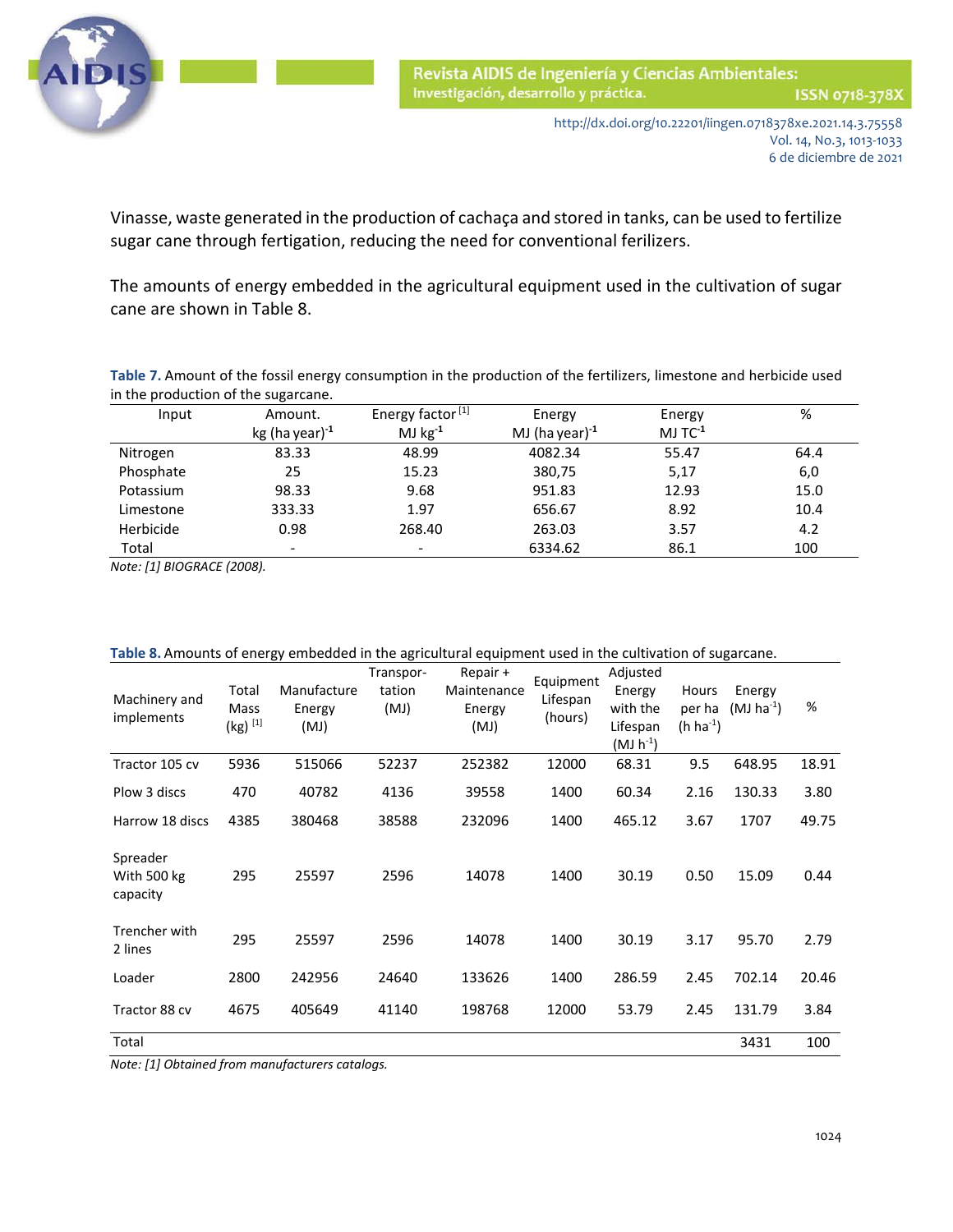

> http://dx.doi.org/10.22201/iingen.0718378xe.2021.14.3.75558 Vol. 14, No.3, 1013-1033 6 de diciembre de 2021

The energy cost of the agricultural machinery and implements of 3.431 MJ ha<sup>-1</sup> that was obtained, if compared to the 1.110 MJ ha<sup>-1</sup> found by Souza (2010), seemed to be too high because the worked area was small when compared to the one of the large power plants; however, these results are difficult to compare due to the different methodologies employed, as well as the lifespans and energy intensity factors considered, and the size of the area.

Table 9 presents the energy costs of the trucks employed in the internal transportation of the inputs and seedlings, and the transportation of the sugarcane from the crop to the microdistillery.

#### **Table 9.** Average energy cost with trucks

| <b>Trucks</b>                                                                      |       |  |
|------------------------------------------------------------------------------------|-------|--|
| Weight of the trucks steel (kg)*                                                   | 18605 |  |
| Energy of the material (MJ ha $^{-1}$ )                                            | 23364 |  |
| Energy of the manufacturing (MJ $ha^{-1}$ )                                        | 5440  |  |
| Energy for repair and maintenance (R&M) (MJ ha <sup>-1</sup> )                     | 3532  |  |
| Energy for material + manufacture corrected by the lifespan (MJ ha <sup>-1</sup> ) | 23619 |  |
| Lifespanl                                                                          | 10    |  |
| Energy Cost (MJ $TC^{-1}$ )                                                        | 36.48 |  |

*Note:\* value obtained from the tares of the 3 trucks employed.*

The energy costs for the trucks without considering the energy embedded in the tires, for a density of use of 372.1 kg ha<sup>-1</sup> (three trucks) was 36.48 MJ TC<sup>-1</sup>.

Knowing that the sugarcane productivity was 73.6 tons per hectare (Table 1), it follows that the energy cost for the machinery and implements was 46.61 MJ  $TC^{-1}$ , while it was 36.48 MJ  $TC^{-1}$  for that one required by the trucks used to transport the supplies, sugarcane and seedlings. Thus, the energy value of the machines and agricultural equipment utilized was 83 MJ  $TC^{-1}$ , which is less than the 100.38 MJ  $TC^{-1}$  found by Santos (2011). However, the comparison of these figures is difficult due to the different methodologies, the lifespan and the power factor adopted, as well as the size of the area planted with sugarcane.

The fuel consumption in the transport of the inputs and of the sugarcane from the crop to the micro-distillery is shown in Table 10. Although at the time of the research in Brazil 11% of biodiesel were added to the mineral diesel, for the calculations only 5%, when this study was carried out, was considered. With this percentage for each ton of diesel resulted 11% of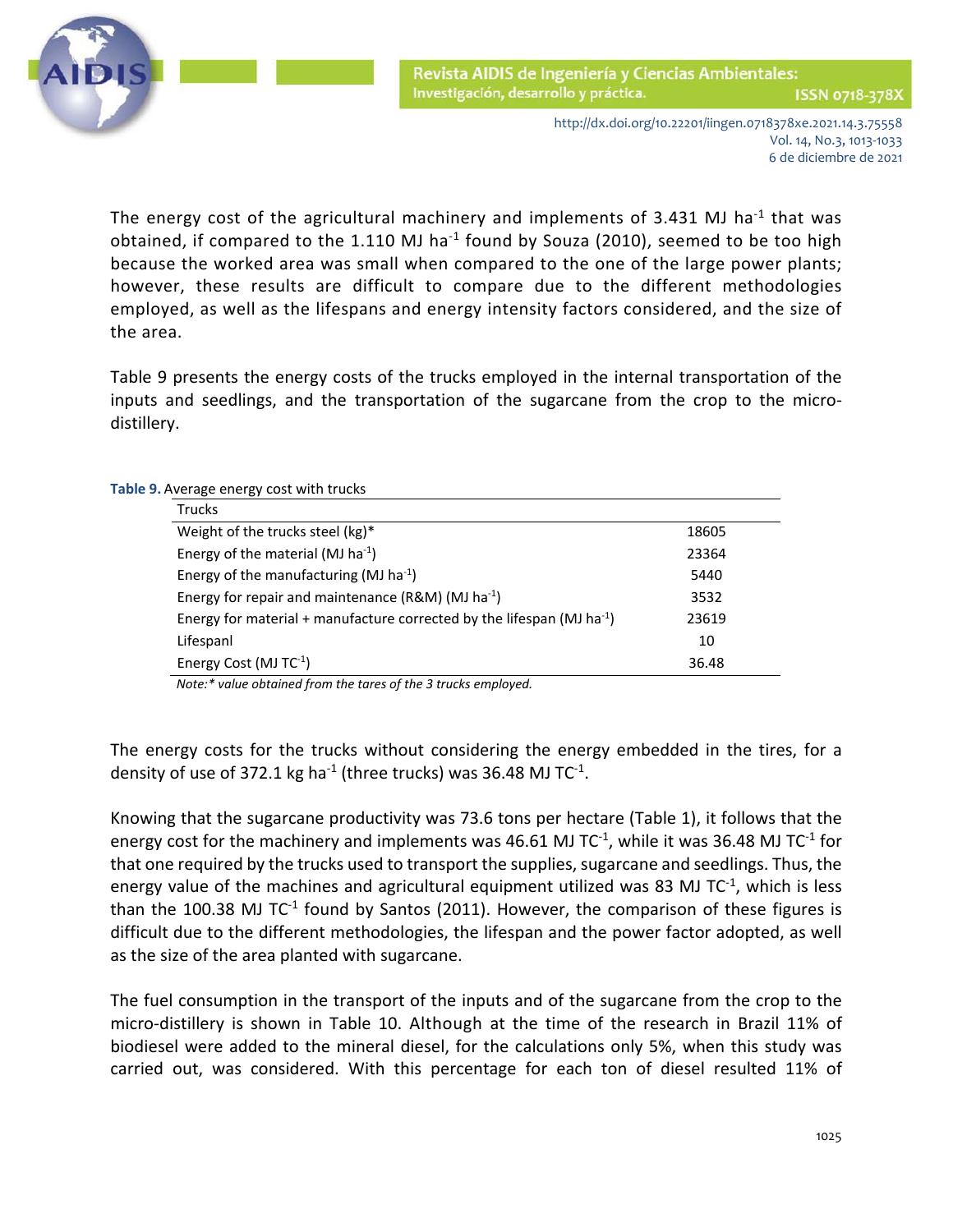

 methanol. Table 11 presents the energy consumption related to the use of fossil fuels in the farm operations and the transportation of sugarcane to the micro-distillery.

| Table 10. Fuel consumption                                   |               | Diesel Oil                |
|--------------------------------------------------------------|---------------|---------------------------|
| Operation                                                    | $(L ha^{-1})$ | (kg ha <sup>-1</sup> )[4] |
| Internal transportation of the limestone                     | 1.77[1]       | 1.49                      |
| Internal transportation of the fertilizer for the cane soca  | $0.44$ [1]    | 0.37                      |
| Internal transportation of the fertilizer for the cane plant | $0.53$ [1]    | 0.45                      |
| Tranportation of the cane by the loader                      | 24.53 [2]     | 20.60                     |
| Transportation of the seedlings                              | $5.00$ [3]    | 4.2                       |
| Transportation of the cut cane to the micro-distillery       | 65.06 [1]     | 54.65                     |
| Total                                                        | 97.33         | 81.76                     |

*Note: [1] Values obtained through equation 1, using the Table 4 data and considering the average distance of 13 km from the crop to the distillery. [2] Table 3 [3] Producer. [4] To convert L ha-1 to kg ha-1 multiply by the specific mass of the diesel oil 0.84 kg L-1 (Balanço Energético Nacional, 2014*).

| Categories                                                                 | Quantity<br>$(L ha^{-1}year^{-1})$ | <b>Diesel</b><br>energy fator<br>$(MJ L^{-1})$ | Methanol<br>percentage in<br>diesel (%) | Power factor in<br>the manufacture<br>of methanol (MJ<br>$L^{-1}$ ) <sup>[2]</sup> | Total energy<br>(MJ ha $^{-1}$ year $^{-1}$ ) | %     |  |
|----------------------------------------------------------------------------|------------------------------------|------------------------------------------------|-----------------------------------------|------------------------------------------------------------------------------------|-----------------------------------------------|-------|--|
| Agricultural<br>operations                                                 | 20.63                              | 47.78                                          | 11                                      | 26.1864                                                                            | 939.39                                        | 21.30 |  |
| Loader                                                                     | 20.44                              | 47.78                                          | 11                                      | 26.1864                                                                            | 930.74                                        | 21.10 |  |
| Sugarcane<br>transportation to<br>the micro-distillery                     | 54.22                              | 47.78                                          | 11                                      | 26.1864                                                                            | 2468.91                                       | 55.97 |  |
| Sugarcane plant<br>fertilizer<br>transportation to the<br>micro-distillery | 0.08                               | 47.78                                          | 11                                      | 26.1864                                                                            | 3.64                                          | 0.08  |  |
| Cana soca fertilizer<br>transportation                                     | 0.37                               | 47.78                                          | 11                                      | 26.1864                                                                            | 16.85                                         | 0.38  |  |
| Limestone and<br>seedlings<br>transportation                               | 1.13                               | 47.78                                          | 11                                      | 26.1864                                                                            | 51.45                                         | 1.17  |  |
| Total                                                                      |                                    |                                                |                                         |                                                                                    | 4410.98                                       | 100   |  |

**Table 11.** Average annual consumption of energy related to fossil fuel use in the agricultural operations of the sugarcane culture and the transportation of the cane and inputs

*Note: [1] Average of the 6 years cycle. [2] BIOGRACE (2008).*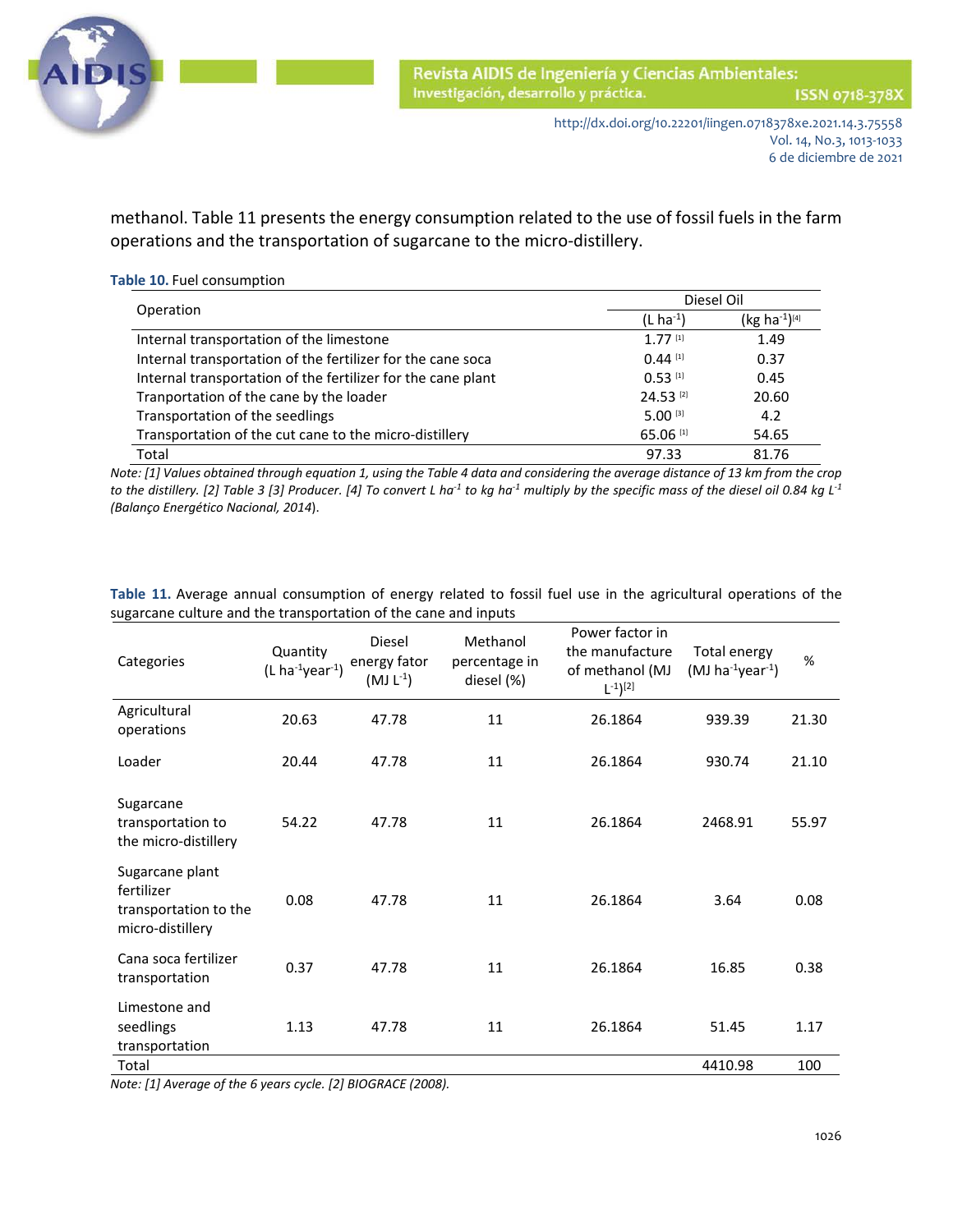

 The average fuel consumption of the transportation means used by the producer, 54.22 L (ha year) $^{-1}$ , was below the 218.25 L (ha year) $^{-1}$  found by Maroun (2013). This is because Maroun used as mean of transportation a tractor coupled to buckets with a capacity of only 2 to 2.5 tons of sugarcane, instead of the three 10 ton trucks of this study.

The Table 12 the amounts total energy of all field operations, including transportation and labor.

|                                       | Energy               | Energy               | Energy      |
|---------------------------------------|----------------------|----------------------|-------------|
| Category                              | Consumption          | consumption          | consumption |
|                                       | MJ (ha year) $^{-1}$ | MJ (TC year) $^{-1}$ | %           |
| <b>Fertilizers</b>                    | 5414.92              | 73.57                | 30.01       |
| Limestone                             | 656.67               | 8.92                 | 3.64        |
| Herbicide                             | 263.03               | 3.7                  | 1.46        |
| Agricultural machinery and implements | 3.431                | 46.62                | 19.02       |
| <b>Trucks</b>                         | 2685.1               | 36.48                | 14.88       |
| Fuel in agricultural operations       | 929.39               | 12.63                | 5.15        |
| Sugarcane transportation              | 2468.91              | 33.54                | 13.68       |
| Internal transportation inputs        | 277.31               | 3.77                 | 1.54        |
| Transportation by the loader          | 930.74               | 12.65                | 5.16        |
| Labor <sup>[1]</sup>                  | 508.82               | 6.91                 | 2.82        |
| Seedlings                             | 477.33               | 6.48                 | 2.64        |
| Total                                 | 18043.22             | 245.14               | 100         |

**Table 12.** Total energy of all field operations and labor

*Note: [1] Includes the manual harvesting labor*

In the agricultural phase the energy consumption was 245.14 MJ  $TC^{-1}$ , which is close to the 210.6 MJ TC $<sup>-1</sup>$  reported by Seabra (2008) for large power plants, but it is smaller than the 335.43 MJ TC $<sup>-1</sup>$ </sup></sup>  $1$  found by Souza (2010). The energy consumption was high due to both the use of nitrogen fertilizers, and the use of fossil fuel in the transportation of the sugarcane to the crop.

# *Energy balance- Industrial phase*

The electricity consumption in the industrial phase is presented in Table 13, computed with the nominal power and the time of use of each equipment utilized in the processing of the sugarcane for the production of *quality cachaça* and *farm fuel ethanol*. The values were estimated by adopting for the energy balance the consumption obtained in the electricity bills of the microdistillery for the production period. The consumption registered in the invoices was 552.62 kWh  $ha<sup>-1</sup>$ , corresponding to 7.51 kWh TC<sup>-1</sup>. As the plant in question does not generate electricity, the value obtained was considered as an entry into the energy balance of the quality cachaça and the farm fuel ethanol.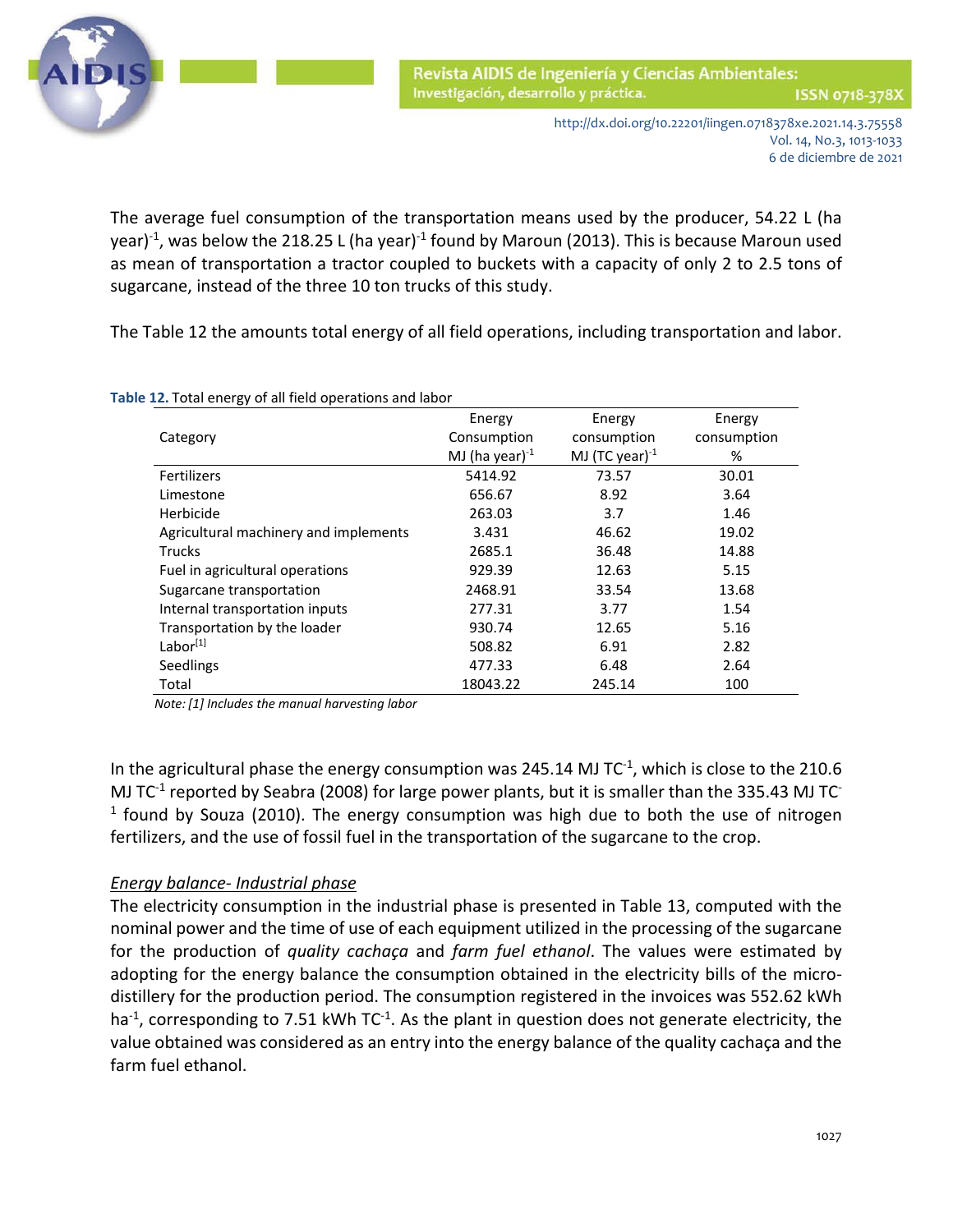

ISSN 0718-378X

http://dx.doi.org/10.22201/iingen.0718378xe.2021.14.3.75558 Vol. 14, No.3, 1013-1033 6 de diciembre de 2021

| Operation                                                                        | Rater<br>power (kw)      | Usage<br>Time<br>$(h day-1)$ | Production<br>days (days) | Total area<br>(ha)       | Energy<br>consumption<br>per hectare<br>$(kWh ha-1)$ |
|----------------------------------------------------------------------------------|--------------------------|------------------------------|---------------------------|--------------------------|------------------------------------------------------|
| Sugarcane hoisting                                                               | 3.68                     | 0.6                          | 86                        | 50                       | 3.798                                                |
| Motion to centralize the heap cane                                               | 0.736                    | 0.36                         | 86                        | 50                       | 0.456                                                |
| Motion of the heap cane by the brigde<br>crane                                   | 1.472                    | 0.6                          | 86                        | 50                       | 1.519                                                |
| Mincing of culms (knife set)                                                     | 36.8                     | 8                            | 86                        | 50                       | 506.4                                                |
| Transportation of the sugarcane to the mill                                      | 3.68                     | 8                            | 86                        | 50                       | 50.64                                                |
| Transportation of bagasse to the running<br>conveyor                             | 2.208                    | 8                            | 86                        | 50                       | 30.38                                                |
| Transportation of bagasse to the first boiler                                    | 2.208                    | 8                            | 86                        | 50                       | 30.38                                                |
| Transportation of bagasse to the second<br>boiler and the surplus to the deposit | 2.208                    | 8                            | 86                        | 50                       | 30.38                                                |
| First filtering                                                                  | 2.208                    | 8                            | 86                        | 50                       | 30.38                                                |
| Second filtering                                                                 | 0.736                    | 8                            | 86                        | 50                       | 10.13                                                |
| Pumping of the broth to the fermentation<br>trough                               | 1.472                    | 8                            | 86                        | 50                       | 20.25                                                |
| Pumping between troughs                                                          | 1.472                    | 8                            | 86                        | 50                       | 20.25                                                |
| Pumping the fermented wine for for<br>distillation                               | 2.208                    | 8                            | 86                        | 50                       | 30.68                                                |
| Pumping of cachaça to the tun                                                    | 0.368                    | 8                            | 86                        | 50                       | 5.064                                                |
| Pumping of vinasse, restyl and wash water<br>for the storage                     | 2.208                    | 8                            | 86                        | 50                       | 30.38                                                |
| <b>Boiler ventilation</b>                                                        | 7.36                     | 8                            | 86                        | 50                       | 101.3                                                |
| Pumping water for the boiler                                                     | 4.42                     | 3.49                         | 86                        | 50                       | 26.53                                                |
| Total                                                                            | $\overline{\phantom{0}}$ |                              | $\overline{\phantom{0}}$  | $\overline{\phantom{a}}$ | 928.617                                              |

#### **Table 13.** Electrical energy consumption

The average of bagasse produced per ton of ground sugarcane was 432 kg, and as during the 2013/2014 season 3680 tons of sugarcane were ground, resulted the production of 1589.760 tons of bagasse. The thermal energy for the distillation of the wine was exclusively generated by burning the bagasse resulting from the extraction of the sugarcane juice, thus yielding according to Equation 3 a total of 1199.184 tons of bagasse that were used in the furnace of the boiler for steam generation. Table 14 shows the amount of biomass and energy used.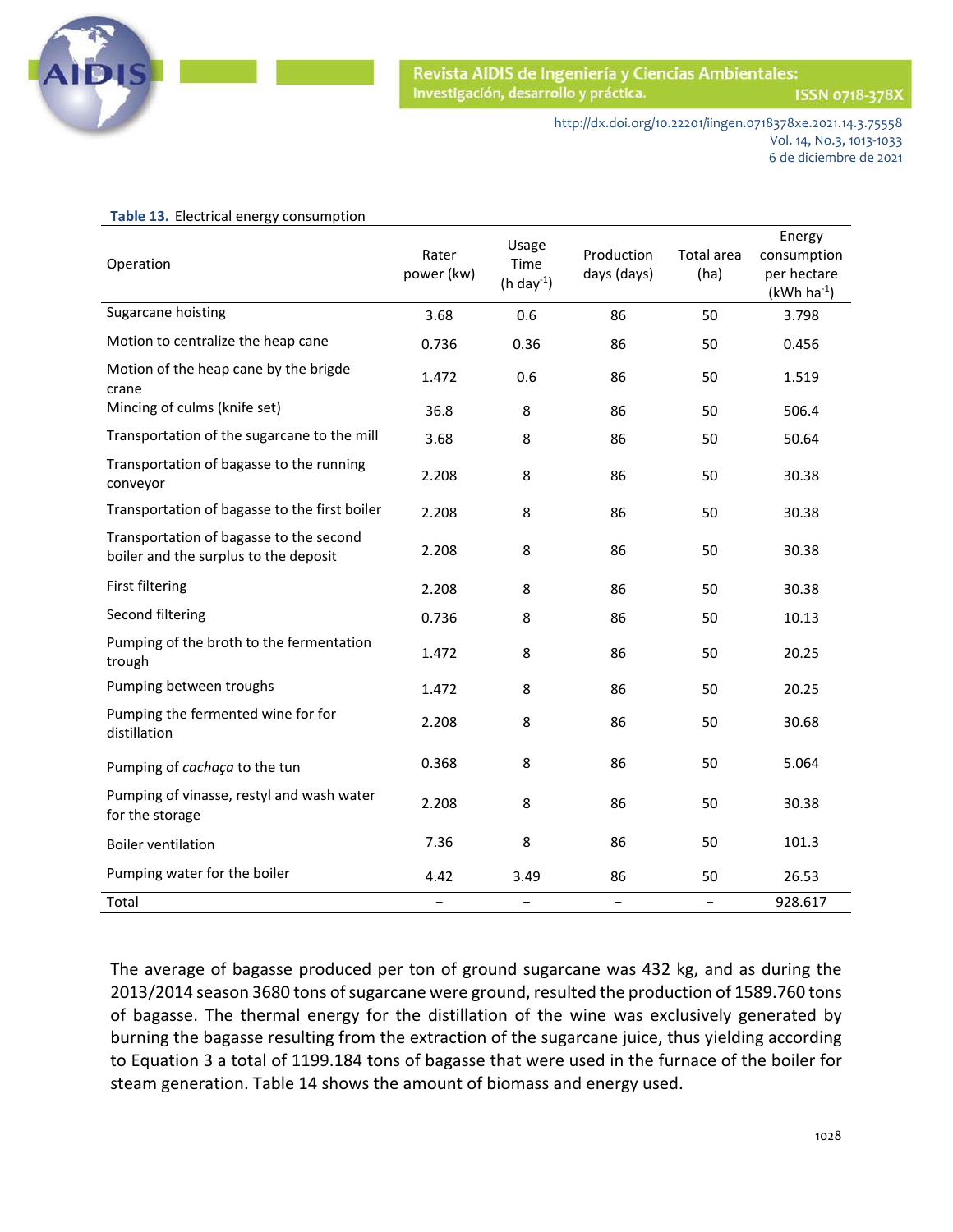

http://dx.doi.org/10.22201/iingen.0718378xe.2021.14.3.75558 Vol. 14, No.3, 1013-1033 6 de diciembre de 2021

| <b>Biomass</b> | Amount<br>$(kg \vee ar^{-1})$ | PCI<br>$(MJ kg-1)[1]$ | Energy<br>$(MJ \vee car^{-1})$ | Energy<br>$(MJ)$ ha <sup>-1</sup> year <sup>-1</sup> ) |
|----------------|-------------------------------|-----------------------|--------------------------------|--------------------------------------------------------|
| <b>Bagasse</b> | 1200000                       | 8.9                   | 10680000                       | 213600                                                 |

Table 15 shows the energy consumption in the industrial phase related to the production of quality cachaça and farm fuel ethanol, including the labor. The energy from the bagasse was not considered because it was an input generated within the system itself.

|       | Table 15. Energy consumption in the industrial phase of quality cachaça and farm fuel ethanol |                       |
|-------|-----------------------------------------------------------------------------------------------|-----------------------|
| Itens | Energy consumption                                                                            | Energy consumption    |
|       | MJ (ha vear) $^{-1}$                                                                          | $MJ$ TC <sup>-1</sup> |
| Labor | 250.98                                                                                        | 3.41                  |

Electric energy 1989.432 27.03 Total 2240.412 30.44

In the industrial phase the highest energy consumption was of electricity in the production of quality cachaça and farm fuel ethanol. In similar studies it was observed that the highest energy consumption in the industrial phase resulted from the use of biomass, as shown by Silva (2012), which uses firewood for the thermal energy production. An alternative presented to reduce the energy consumption, is the use of firewood just to start the combustion of the bagasse, as shown by Santos (2011).

In the present study, the energy consumption in the industrial phase was 30.44 MJ TC $<sup>-1</sup>$ , below</sup> the 109.47 MJ TC-1 determined by Santos (2011), but whose average productivity of sugarcane and harvested area were smaller; Santos (2011) also considered the energy embodied in the buildings and equipment. Moreover, in the current study the energy of capital goods was not

considered, such as done by Silva (2012).

Table 16 presents the consumption of energy in the agricultural and the industrial phases of the integrated production of quality cachaça and farm fuel ethanol and their respective participation.

Regarding the energy required for the integrated production of quality cachaça and farm fuel ethanol, the agricultural phase was the one corresponding to the highest energy demand, accounting for 88.95%.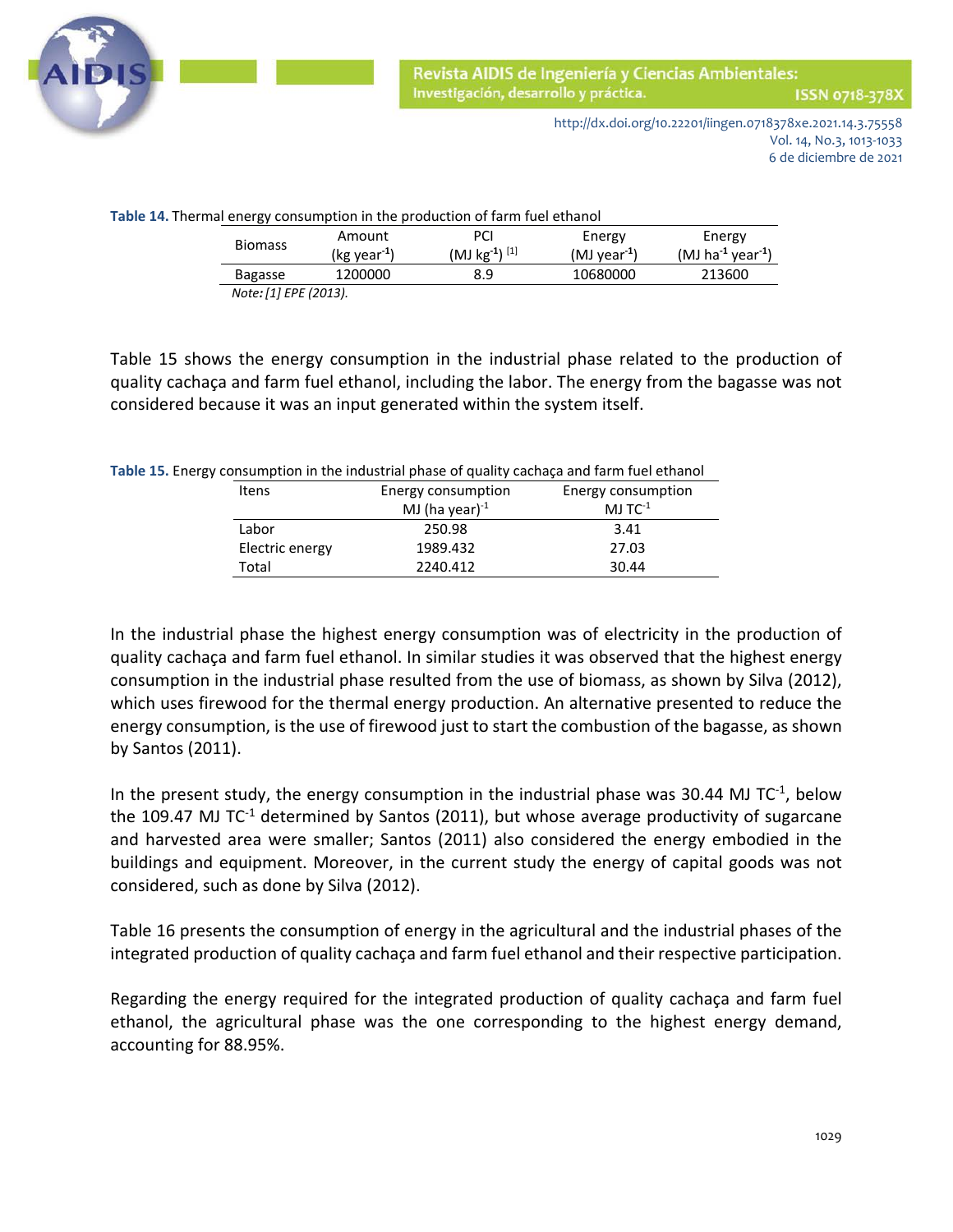

 **Table 16.** Shares of the agricultural and industrial phases in the total energy consumption in the integrated production of quality cachaça and farm fuel ethanol

| Category           | Energy (MJ ha <sup>-1</sup> year <sup>-1</sup> ) | Percentage (%) |  |
|--------------------|--------------------------------------------------|----------------|--|
| Agricultural phase | 18043.22                                         | 88.95          |  |
| Industrial phase   | 2240.41                                          | 11.05          |  |
| Total              | 20283.63                                         | 100            |  |

#### *Energy balance of the production of sugarcane and bagasse*

Table 17 shows the energy content of the inputs and the outputs in the process of extraction of the sugarcane broth for the production of quality cachaça and farm fuel ethanol.

|  |  |  | Table 17. Energy content of the inputs and the outputs in the production of the sugarcane juice |  |
|--|--|--|-------------------------------------------------------------------------------------------------|--|
|--|--|--|-------------------------------------------------------------------------------------------------|--|

| content or the imputs and the outputs in the production or the sugareane funce |                       |                        |
|--------------------------------------------------------------------------------|-----------------------|------------------------|
| Processes                                                                      | Input (MJ $TC^{-1}$ ) | Output (MJ $TC^{-1}$ ) |
| Agricultural phase                                                             | 254.14                |                        |
| Industrial phase                                                               |                       |                        |
| Bagasse <sup>[1]</sup>                                                         |                       | 3.845                  |
| Broth <sup>[2]</sup>                                                           |                       | 1.643                  |
| Total                                                                          | 254.14                | 5.488                  |
| <b>Balance</b>                                                                 |                       | +5242.83               |

*Note: [1] Bagasse production: 432 kg TC-1 (Producer). [2] sugarcane juice production: 640 L TC-1 (Producer), PCI broth: 2,595.32 kJ kg-1 (EPE, 2014), specific mass of the broth: 989 kg m-3 (Silva, 2012).*

The positive value presented in the energy balance of the extraction of the sugarcane juice is due to the large volume of bagasse generated per ton of sugarcane crushed. Silva (2012), with mobile milling driven by tractor, also determined a positive balance for this extraction: 5382 MJ TC<sup>-1</sup>.

The energy contained in the surplus bagasse (bagasse not burnt in the boilers) is shown in Table 18.

| Category        | Table 18. Energy contained in the surplus bagasse<br>Annual, quantity<br>(kg) | Inferior calorific power<br>$(MJ kg^{-1})$ | Total energy<br>(MJ) | Energy per ton of<br>sugarcane - TC<br>$(MJTC^{-1})$ |
|-----------------|-------------------------------------------------------------------------------|--------------------------------------------|----------------------|------------------------------------------------------|
| Surplus bagasse | 389.760                                                                       | 8.9                                        | 3468.864             | 942.626                                              |

*Note: [1] EPE (2014).*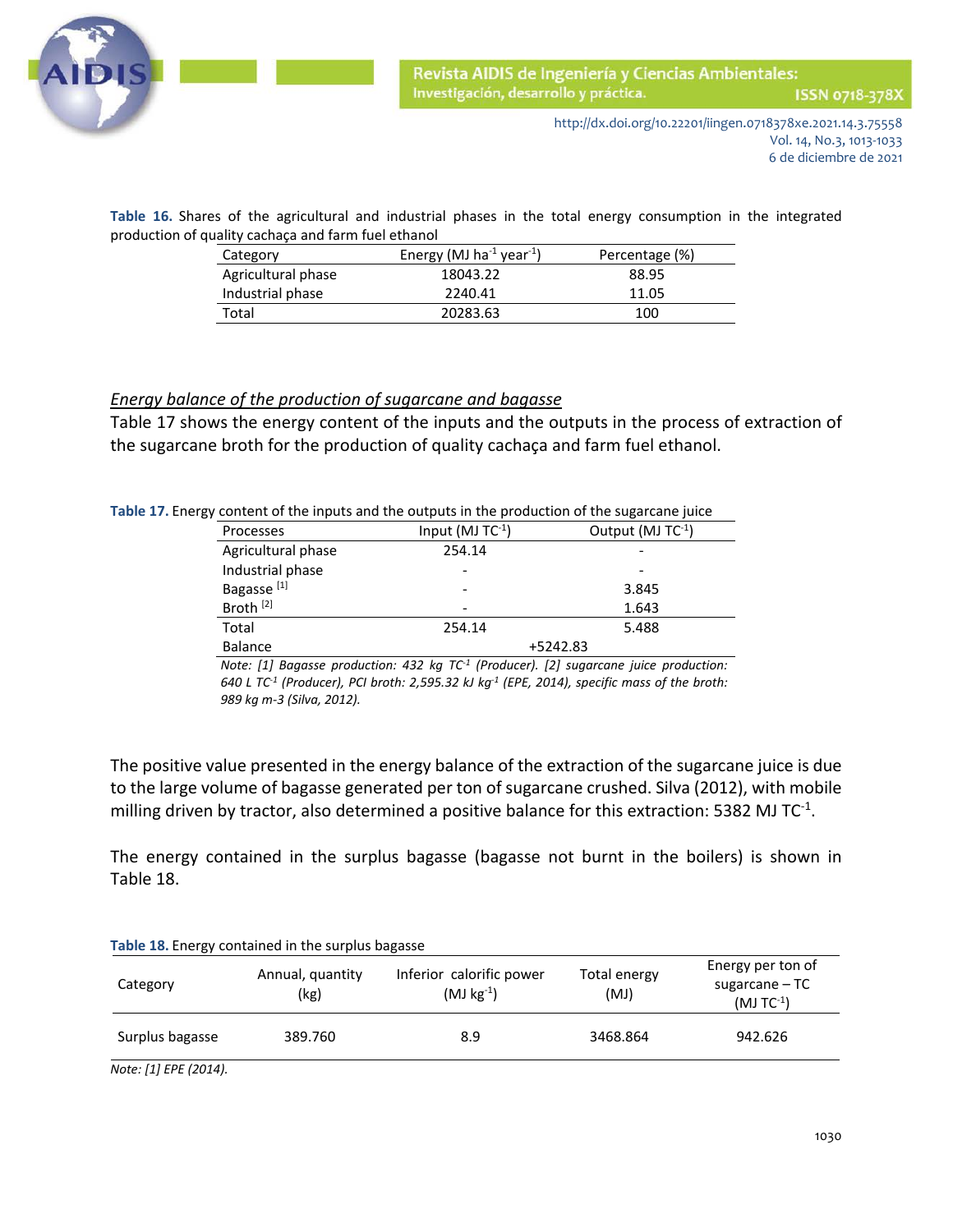

 Table 19 shows the energy inputs and outputs of the integrated production system of the farm fuel ethanol; also, it shows the resulting output/input ratio between (i) the energies contained in the farm fuel ethanol and in the by-products generated in its production (bagasse), and (ii) the energy existing in the system inputs.

| Category           | Input $(MJTC^{-1})$ | Output (MJ TC-1) |
|--------------------|---------------------|------------------|
| Agricultural phase | 245.14              |                  |
| Industrial pase    | 30.44               |                  |
| Farm fuel etanol   | -                   | 328.32 [1]       |
| Surplus bagasse    | -                   | 942.63           |
| Total              | 275.58              | 1270.95          |
| Output/input ratio |                     | 4.61             |

*Note: [1] Farm fuel ethanol: PCI = 26.37 MJ kg-1; specific mass = 0.809 kg L-1 (Santos, 2011). TC – ton of sugarcane*.

The output/input ratio computed shows that for each unit of input energy 4.61 units, that are contained in the farm fuel ethanol and the surplus bagasse, are obtained. The surplus bagasse is employed (steam) at the plant for the sterilization of the bottles for bottling the quality cachaça. The energy gain obtained by Santos (2011) was 4.01, that is, the estimated output / input analysis was 5.01: 1. In large distilleries, as the bagasse is used to generate electricity, the output/input ratio is around 9.0 (Boddy et al, 2008).

Considering that all the energy input in the system is fossil and disregarding the electricity consumed in the production of quality cachaça and of farm fuel ethanol - because in Brazil about 70% of the energy supply is hydroelectric (EPE, 2014), the resulting energy indicator was 0.27 (equation 4), thus showing that the farm fuel ethanol produced in the integrated system is a renewable fuel.

# **Conclusions**

The energy costs for the production of sugarcane were 245.14 MJ  $TC^1$ , considering the transportation of the sugarcane from the crop to the micro-distillery, and the internal transportation of inputs and seedlings. The category that demanded the highest energy consumption was the use of nitrogen fertilizers and limestone in the sugarcane cultivation, followed by fossil fuel consumption when considering its use in the transportation of the sugarcane from the crop to the micro-distillery.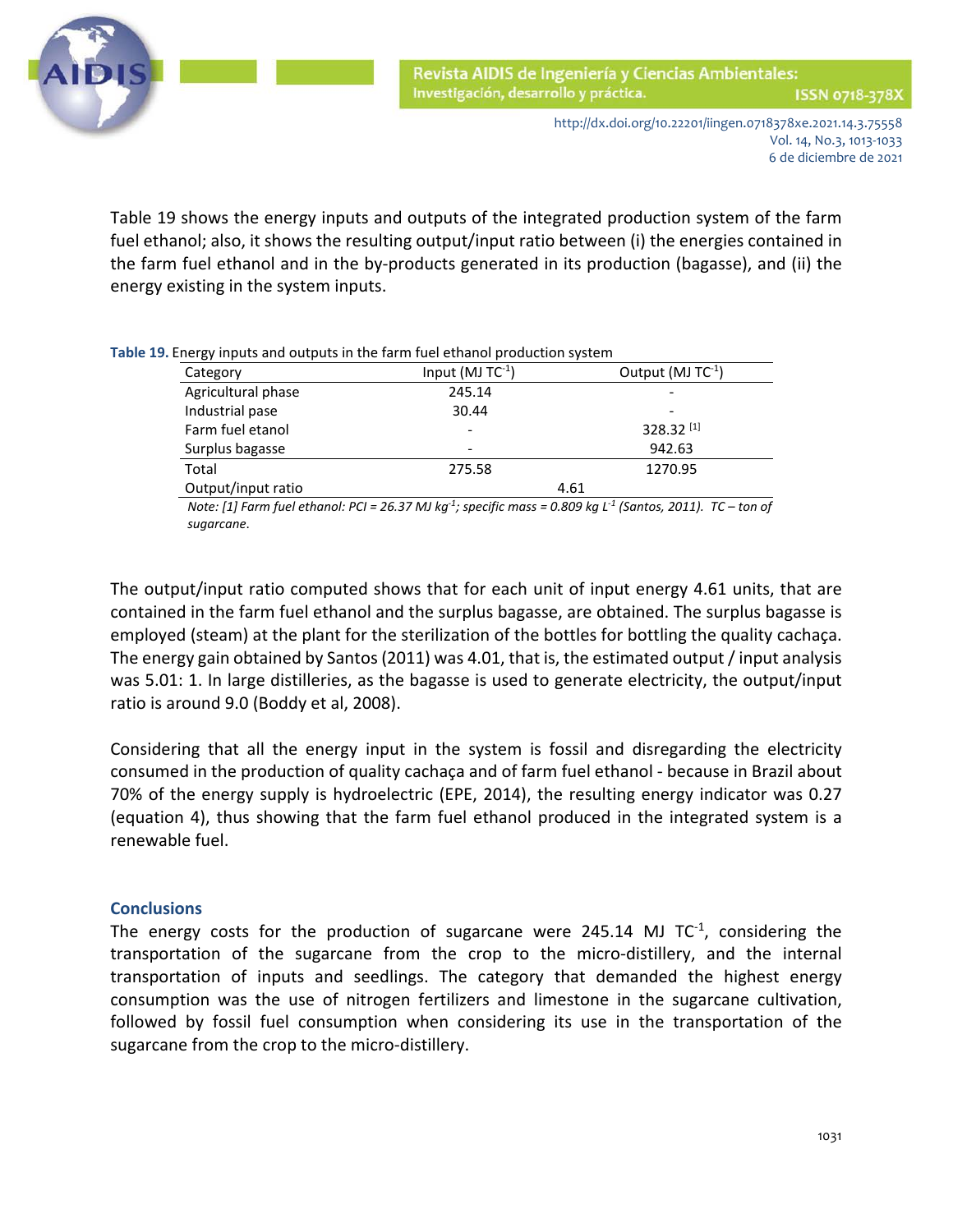

In the industrial phase, the energy cost was 30.44 MJ  $TC^{-1}$ , thus yielding a positive energy balance in relation to the produced farm fuel ethanol and the surplus bagasse.

The energy used to produce the quality cachaça equals to 80% of the total expenditure in the agricultural and industrial phases of the integrated production of quality cachaça and farm fuel ethanol, that is, 197.11 MJ TC $1$  and 24.35 MJ TC $1$ , respectively.

The energy cost of the production of farm fuel ethanol from the head and tail by-products of the distillation was 48.03 MJ TC<sup>-1</sup> in the agricultural phase and 6.09 MJ TC<sup>-1</sup> in the industrial phase.

Thus, the farm fuel ethanol is a renewable fuel, since the renewability factor is 0.27.

#### **References**

Biograce (2008) Biofuel Greenhouse Gas Emissions in Europe*.* [http://www.biograce.net](http://www.biograce.net/)

- Bonato Filho, G.G.(2013) *Produção de álcool combustível a partir de subprodutos da fabricação de cachaça para associação de produtores.* Dissertação (Mestrado em Engenharia Agrícola) – Curso de Pós-Graduação em Engenharia Agrícola da Universidade Federal de Viçosa, Viçosa-MG, 98 pp.
- Boddy, R. M., Soares, L. H. B., Alves, B. J. R., Urquiaga, S (2008). Bio-Ethanol Production in Brazil. In: Pimentel, D (Ed.). *Biofuels, solar and wind as renewable energy systems*. 321-356 (Chapter 13), New York.
- Bortoletto, A. M., Alcarde, A. R. (2015) Assessment of chemical quality of Brazilian sugar cane spirits and cachaças**.**  *Food Control* ,**54**, 1-6.<https://doi.org/10.1016/j.foodcont.2015.01.030>
- Bortoletto, A. M., Silvello, G. C., Alcarde, A. R. (2015) Chemical and microbiological quality of sugar cane juice influences the concentration of ethyl carbamate and volatile congeners in cachaça*. Journal of The Institute of Brewing*, **121**, 251-256. <https://doi-org.ez43.periodicos.capes.gov.br/10.1002/jib.213>
- Bowers, W. (1992) Energy of human labor*.* In. *B. A. Stout (Ed.), Energy in world agriculture*, Agricultural Engineering Department, College Station, TX. USA, 117-219.
- CONAB, Companhia Nacional de Abastecimento (2014) Acompanhamento da Safra Brasileira de Cana-de-Açúcar**.**  Quarto Levantamento, Brasília, 1-14.
- EPE, Empresa Brasileira de Energia (2014) *Balanço Energético Nacional 2014: ano base 2013***.** Rio de Janeiro: MME/EPE 2014.
- Fluck, R. C. (1992) Chapter 3: Energy of human labor. In Energy in world agriculture, B. A. Stout, Agricultural Engineering Department, College Station, TX. USA, 31-36.
- Kallivroussis, L.; Natsis, A. And Papadakis, G. (2002) The Energy Balance of Sunflower Production for Biodiesel in *Greece. Biosystems Engineering*, **81**(3), 347–354. [https://doi.org/10.1006/bioe.2001.0021](https://doi-org.ez43.periodicos.capes.gov.br/10.1006/bioe.2001.0021)
- Riachi, L.G., Santos, Â., Moreira, R.F.A., Maria, C.A.B. (2014) A review of ethyl carbamate and polycyclic aromatic hydrocarbon contamination risk in cachaça and other Brazilian sugarcane spirits*. Food Chemistry,* **149**, 159-169. [https://doi.org/10.1016/j.foodchem.2013.10.088](https://doi-org.ez43.periodicos.capes.gov.br/10.1016/j.foodchem.2013.10.088)
- Malça, J., Freire, F. (2006) Renewability and life-cycle energy efficiency of bioethanol and bio-ethyl tertiary butyl 558 ether (bioETBE): Assessing the implications of allocation. *Energy*, **31**(15), 3362-3380. <https://doi.org/10.1016/j.energy.2006.03.013>

Marchesan Tatu (2013). *Manual de Instruções***.** Matão, SP.

Maroun, M. R. (2013) *A produção integrada de etanol e alimentos por camponeses como uma oportunidade para o desenvolvimento rural sustentável do Rio Grande do Sul.* Tese (Doutorado em Planejamento Energético)